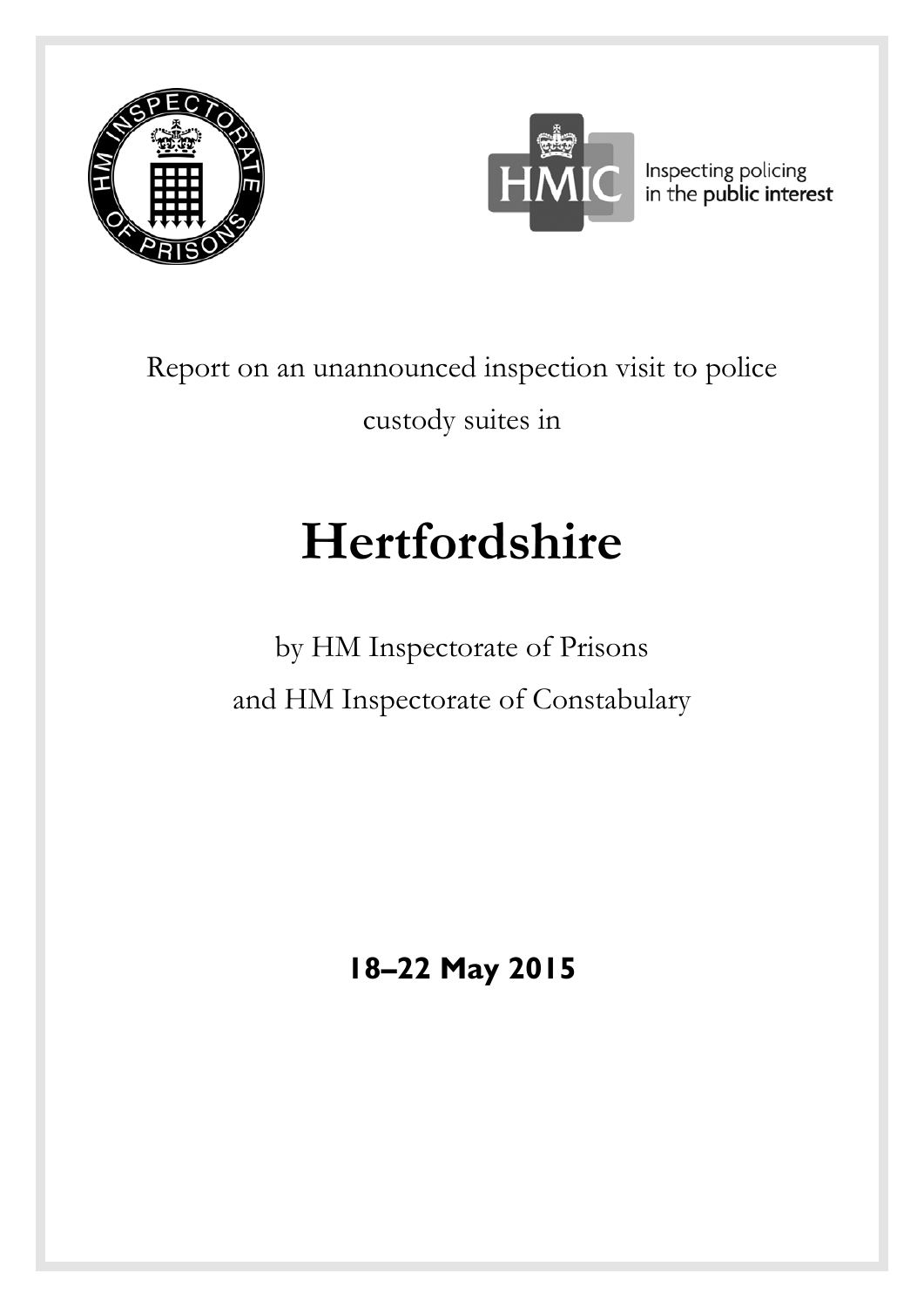#### **Glossary of terms**

We try to make our reports as clear as possible, but if you find terms that you do not know, please see the glossary in our 'Guide for writing inspection reports' on our website at: http://www.justiceinspectorates.gov.uk/hmiprisons/about-our-inspections/

#### Crown copyright 2015

You may re-use this information (excluding logos) free of charge in any format or medium, under the terms of the Open Government Licence. To view this licence, visit<http://www.nationalarchives.gov.uk/doc/open-government-licence/> or email: [psi@nationalarchives.gsi.gov.uk](mailto:psi@nationalarchives.gsi.gov.uk) 

Where we have identified any third party copyright material you will need to obtain permission from the copyright holders concerned.

Any enquiries regarding this publication should be sent to HM Inspectorate of Prisons at Victory House, 6th floor, 30–34 Kingsway, London, WC2B 6EX, or [hmiprisons.enquiries@hmiprisons.gsi.gov.uk,](mailto:hmiprisons.enquiries@hmiprisons.gsi.gov.uk) or HM Inspectorate of Constabulary at 6th Floor, Globe House, 89 Eccleston Square, London SW1V 1PN, or [haveyoursay@hmic.gsi.gov.uk](mailto:haveyoursay@hmic.gsi.gov.uk) 

This publication is available for download at: http://www.justiceinspectorates.gov.uk/hmiprisons or [http://www.hmic.gov.uk](http://www.hmic.gov.uk/) 

Printed and published by: Her Majesty's Inspectorate of Prisons Her Majesty's Inspectorate of Constabulary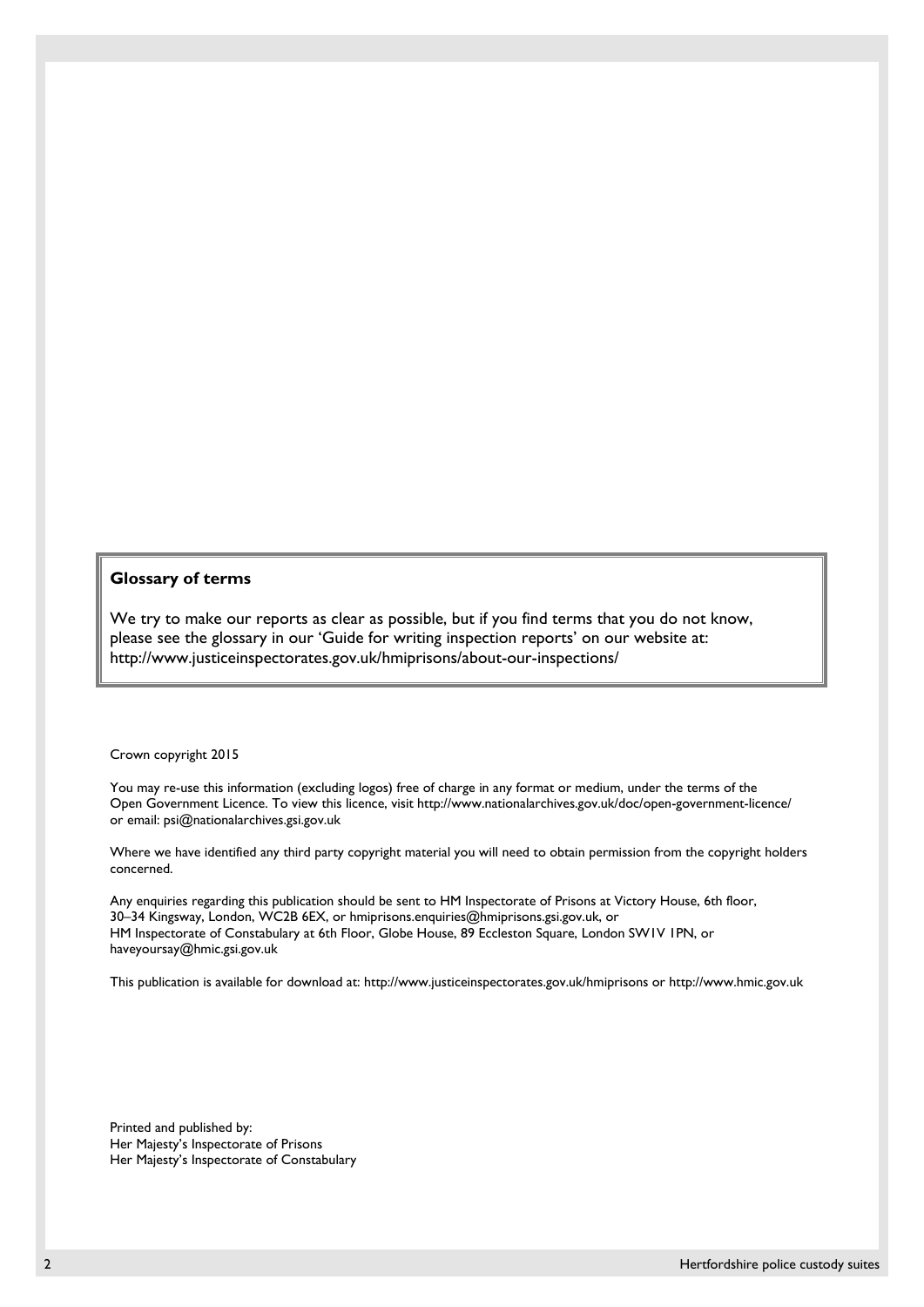# **Contents**

| Section 1. Introduction                                       | 5  |
|---------------------------------------------------------------|----|
| Section 2. Background and key findings                        | 7  |
| Section 3. Strategy                                           | 13 |
| Section 4. Treatment and conditions                           | 17 |
| Section 5. Individual rights                                  | 23 |
| Section 6. Health care                                        | 29 |
| Section 7. Summary of recommendations and housekeeping points | 33 |
| Section 8. Appendices                                         | 37 |
| Appendix I: Inspection team                                   | 37 |
| Appendix II: Progress on recommendations from the last report | 39 |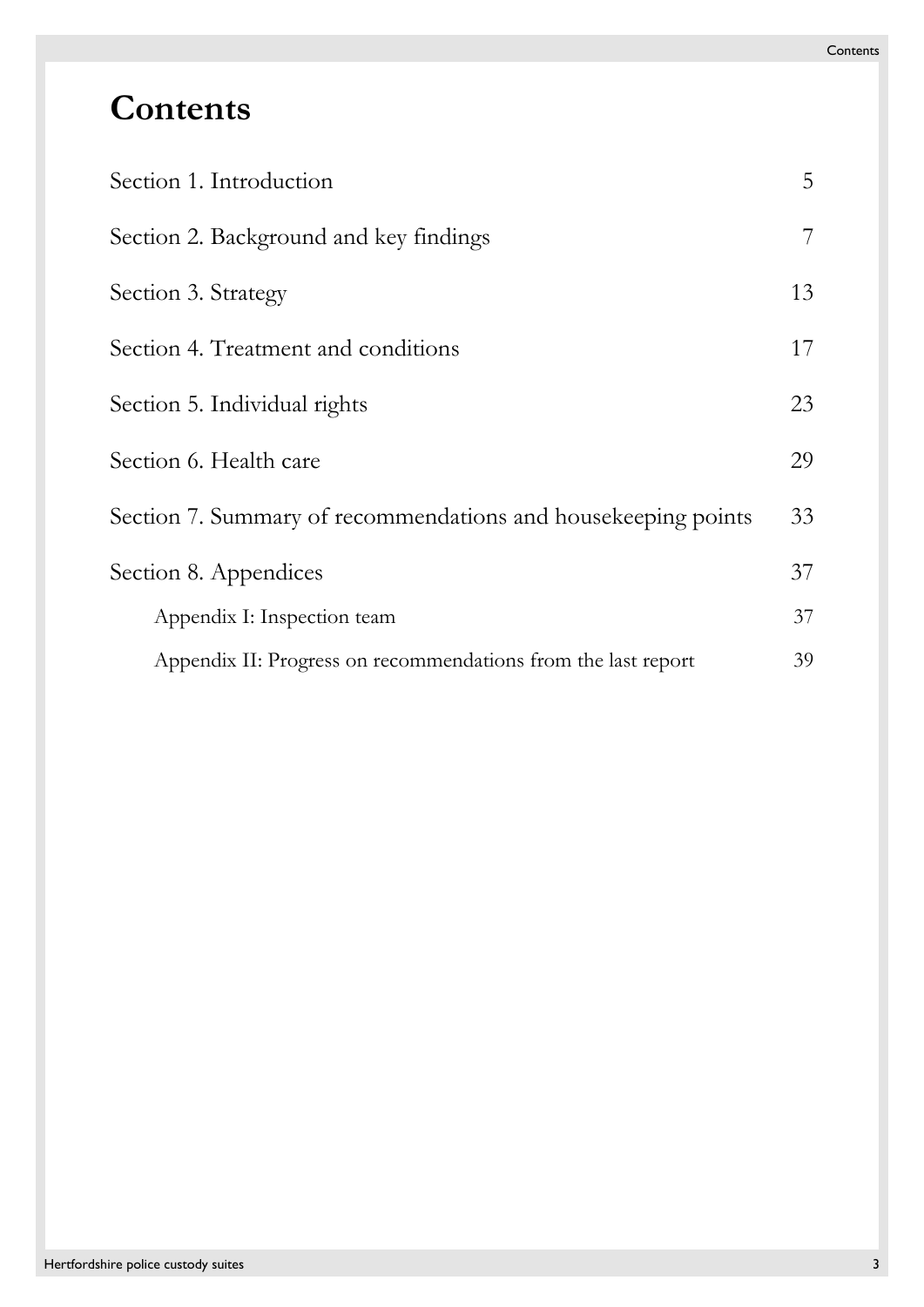#### **Contents**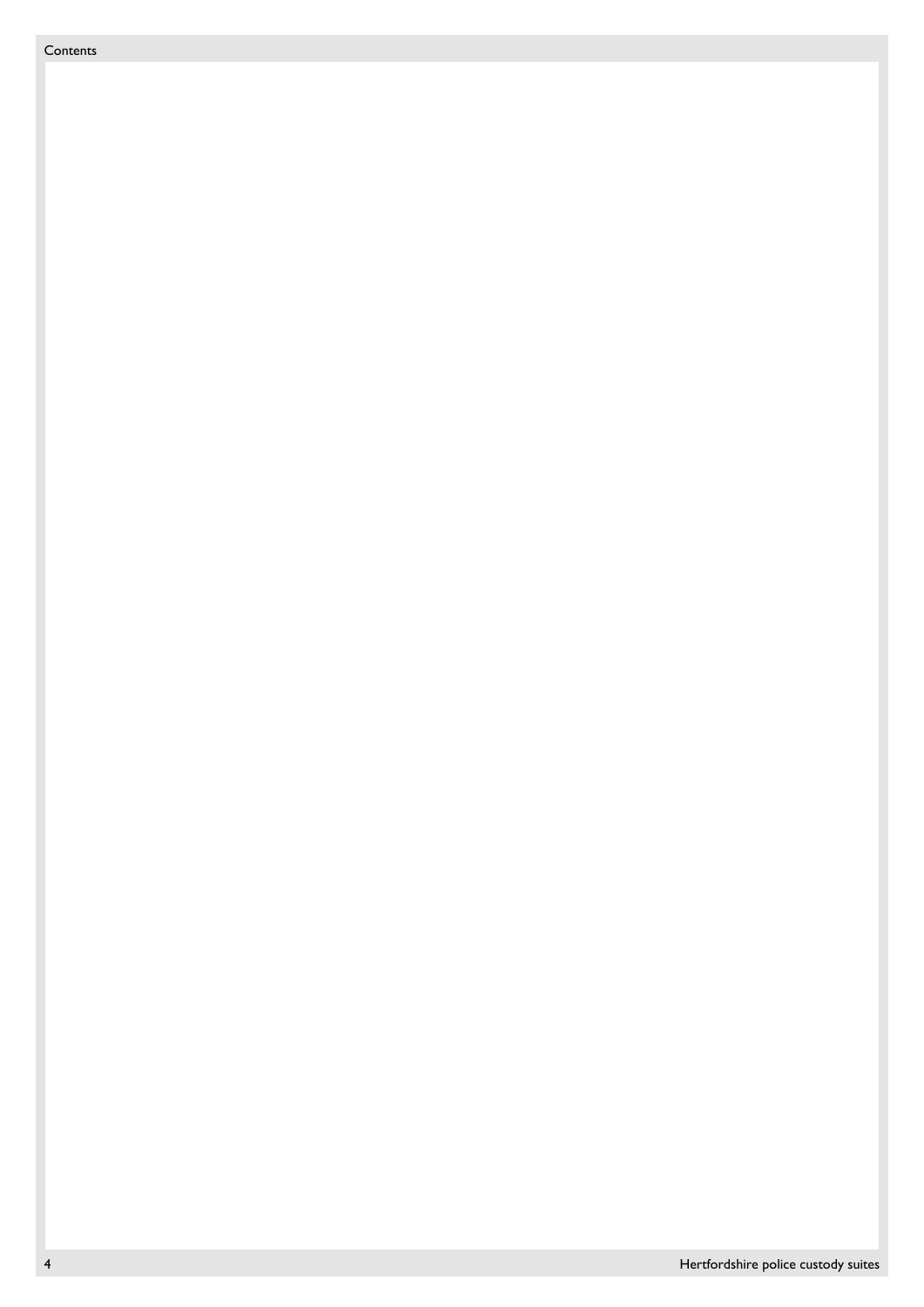# <span id="page-4-0"></span>**Section 1. Introduction**

This report is part of a programme of unannounced inspections of police custody carried out jointly by our two inspectorates and which form a key part of the joint work programme of the criminal justice inspectorates. These inspections also contribute to the United Kingdom's response to its international obligation to ensure regular and independent inspection of all places of detention. The inspections look at strategy, treatment and conditions, individual rights and health care.

This is the second inspection of Hertfordshire Constabulary, following on from the first on 26–28 January 2009. Broadly the same criteria were used in this inspection and we found some areas had achieved significant success while others had declined.

We found that while there was a strong strategic direction for the future, there were gaps in the current management of custody. Custody was a centralised function within the criminal justice portfolio with a single management structure. Despite this alignment of staff and structure there was insufficient oversight in custody, such as monitoring use of force and supervision of adequate provision of health care. We also found weaknesses in monitoring staff performance and quality checks to ensure Hertfordshire Constabulary was providing a consistent and effective service to detainees in custody.

There were some significant successes; it was commendable that in working with health care partners Hertfordshire Constabulary had avoided using police cells as a place of safety under the Mental Health Act (1983) for a period of three years.

We observed treatment of detainees to be professional and polite and the general physical conditions of the custody suites were good. Detention officers undertook the booking-in of detainees, risk assessments and set levels of observations to ensure the safety of detainees. Custody sergeants, who were ultimately responsible however, did not always supervise or monitor the booking-in process.

Provision for children in detention was generally poor. The force did not collect data on the number of times it had requested accommodation from the local authority for children who had been charged and not bailed. Some children could be placed in safe accommodation with extended family or foster care, but were not. We were not assured that all staff understood the different requirements for secure accommodation or when alternative safe accommodation would be appropriate. Children's needs when booked in were not always distinguished from those of adults.

Detainees were sometimes placed in anti-rip clothing as a standard response when they did not cooperate with the risk assessment process or were too drunk to comply. In some cases anti-rip clothing was used as an unsafe and inadequate alternative for vulnerable detainees, who would otherwise benefit from close proximity observation. While staff handovers between shifts were well conducted, relevant and focused, pre-release risk assessments of detainees were often poor, although we did also see some better practice.

The recording, monitoring and analysis of use of force, and of strip-searching, was a concern. We knew of occasions when force had been used, but found no record of this. Hertfordshire Constabulary needs to reassure itself that all use of force in custody was and is reasonable, proportionate and lawful.

Detainees' individual rights were supported, and custody sergeants were confident in refusing detention where appropriate. The police used alternatives to arrest and detention, such as voluntary attendance, street bail and fixed penalty notices, which was positive. The appropriate adult service for vulnerable adults and children was good, but relied on a few volunteers and did not operate during the night, causing unnecessary delays for some of the most vulnerable detainees.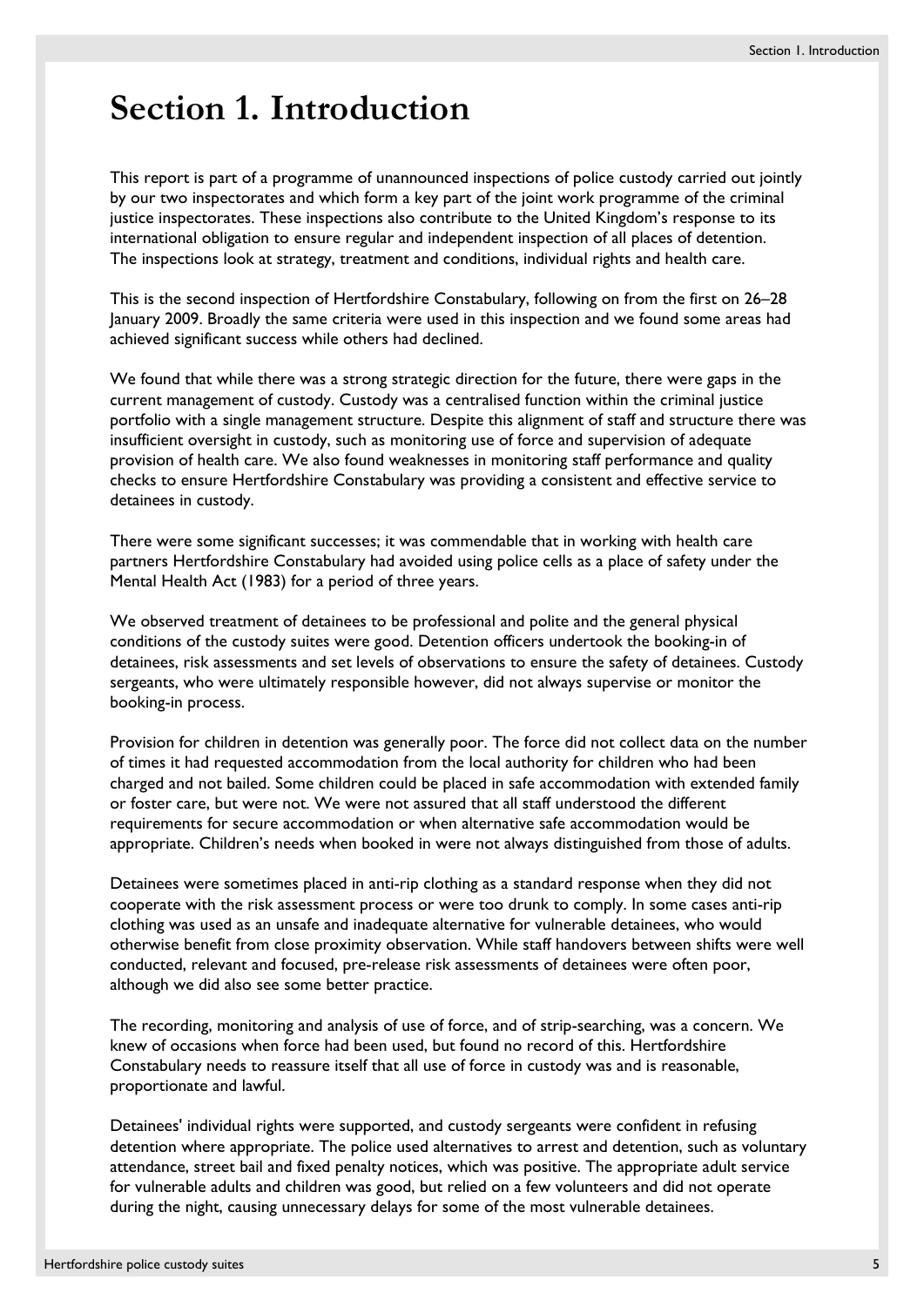It was good to see dedicated officers were employed to support the introduction of video courts at Watford, Stevenage and Hoddesdon. Despite these facilities being available, staff still reported some difficulties in getting the remand court to accept detainees later than 1 or 2pm, leading to unnecessary and prolonged detention.

Health provision was fragmented with significant staff vacancies which caused delays. Hertfordshire Constabulary was not managing this service effectively or adequately. In some cases, the force was unaware of very long delays in health care practitioners seeing detainees - the longest we encountered was 12 hours. Despite the commitment and competence of individual nurses and health care practitioners, who were often covering for vacancies, the overall outcome was ineffective health care causing additional risks for detainees and custody staff.

Mental health services were provided by the Criminal Justice Mental Health Team, part of the Hertfordshire Partnership University NHS Foundation Trust. They provided support to custody staff as well as acting as a liaison and diversion scheme for courts. Staff screened detainees, identifying those for further referral to the approved mental health practitioner (AMHP) for formal assessment under the Mental Health Act. However, a shortage of AMHPs and problems with access to specialist mental health units for patients meant that vulnerable people in mental health crisis remained in police custody for longer than necessary.

We noted that of the 46 recommendations made after our inspection of January 2009, 25 had been achieved, 12 had been partially achieved, five had not been achieved and four was no longer relevant.

Hertfordshire Constabulary has had some significant successes: effective work with partners has meant that police cells have not been used as a place of safety under the mental health act; the appropriate adult service for children and vulnerable adults was good, although it needed to be more available at night; and good use was made of video court facilities in some suites. Interactions between individual staff and detainees were good. Good use of alternatives to detention were made when appropriate. Other areas needed greater management oversight and monitoring. Alternatives to detention for children were not sufficiently pursued, use of force and anti-rip clothing were not adequately managed and the management of the health service was weak. We hope this report will assist in making the further improvement necessary.

**Sir Thomas P Winsor Nick Hardwick Nick Hardwick** HM Chief Inspector of Constabulary HM Chief Inspector of Prisons

August 2015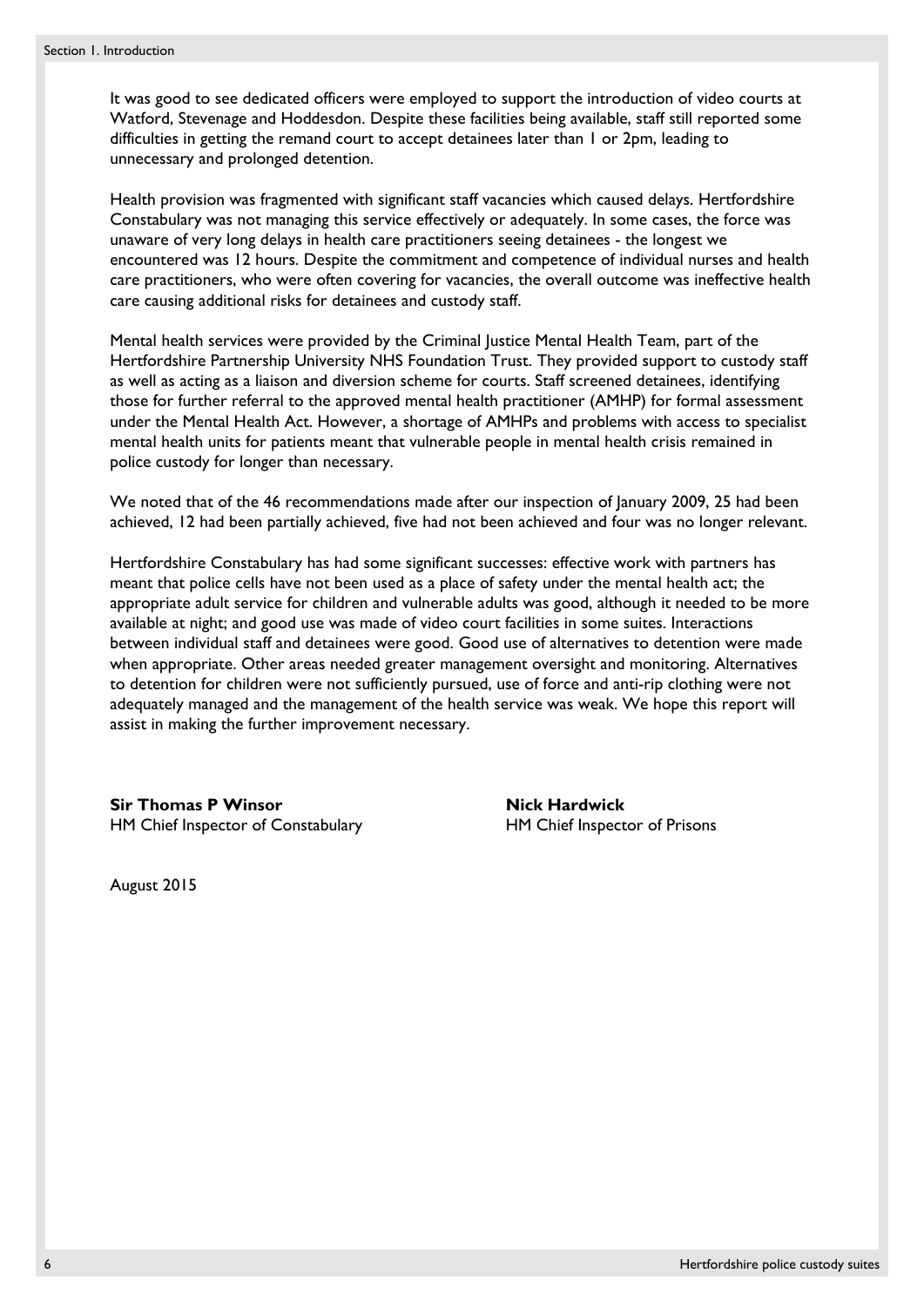# <span id="page-6-0"></span>**Section 2. Background and key findings**

- **2.1** This report is one in a series relating to inspections of police custody carried out jointly by HM Inspectorates of Prisons and Constabulary. These inspections form part of the joint work programme of the criminal justice inspectorates and contribute to the UK's response to its international obligations under the Optional Protocol to the UN Convention against Torture and other Cruel, Inhuman or Degrading Treatment or Punishment (OPCAT). OPCAT requires that all places of detention are visited regularly by independent bodies – known as the National Preventive Mechanism (NPM) – which monitor the treatment of and conditions for detainees. HM Inspectorates of Prisons and Constabulary are two of several bodies making up the NPM in the UK.
- **2.2** The inspections of police custody look beyond the implementation of the Police and Criminal Evidence Act 1984 (PACE) codes of practice and the College of Policing's *Authorised Professional Practice - Detention and Custody* at force-wide strategies, treatment and conditions, individual rights and health care. They are also informed by a set of *Expectations for Police Custody*[1](#page-6-1) about the appropriate treatment of detainees and conditions of detention, developed by the two inspectorates to assist best custodial practice.
- **2.3** A documentary analysis of custody records is conducted as part of all police custody inspections. The analysis provides case examples illustrating the level of care detainees receive, the quality of risk assessments and care arrangements, and access to services such as healthcare and legal advice.
- **2.4** Records are randomly selected from approximately four weeks prior to the inspection and the sample contains a minimum of five young people (aged 17 years and under). The number of records sampled from each custody suite is proportional to throughput at those suites, i.e. more records are sampled at suites with a higher throughput and fewer from suites with a lower throughput. Where this information is unavailable, proportional sampling is based on the number of cells in each suite. Due to the small sample size, samples are not representative of the wider detention throughput. As part of this inspection a total of 30 records were sampled.
- **2.5** This was the second inspection of Hertfordshire Constabulary, following up our inspection of January 2009. In the previous inspection, custody was a devolved function. There had been some improvements since the previous inspection, but also some aspects had deteriorated. The designated custody suites and cell capacity of each was as follows:

| <b>Custody suites</b> | <b>Cells</b> |
|-----------------------|--------------|
| Hatfield              | 30           |
| Hoddesdon             | 16           |
| Stevenage             | 24           |
| Watford               | 6            |

<span id="page-6-1"></span><sup>1</sup> <http://www.justiceinspectorates.gov.uk/hmiprisons/about-our-inspections/inspection-criteria>

 $\overline{a}$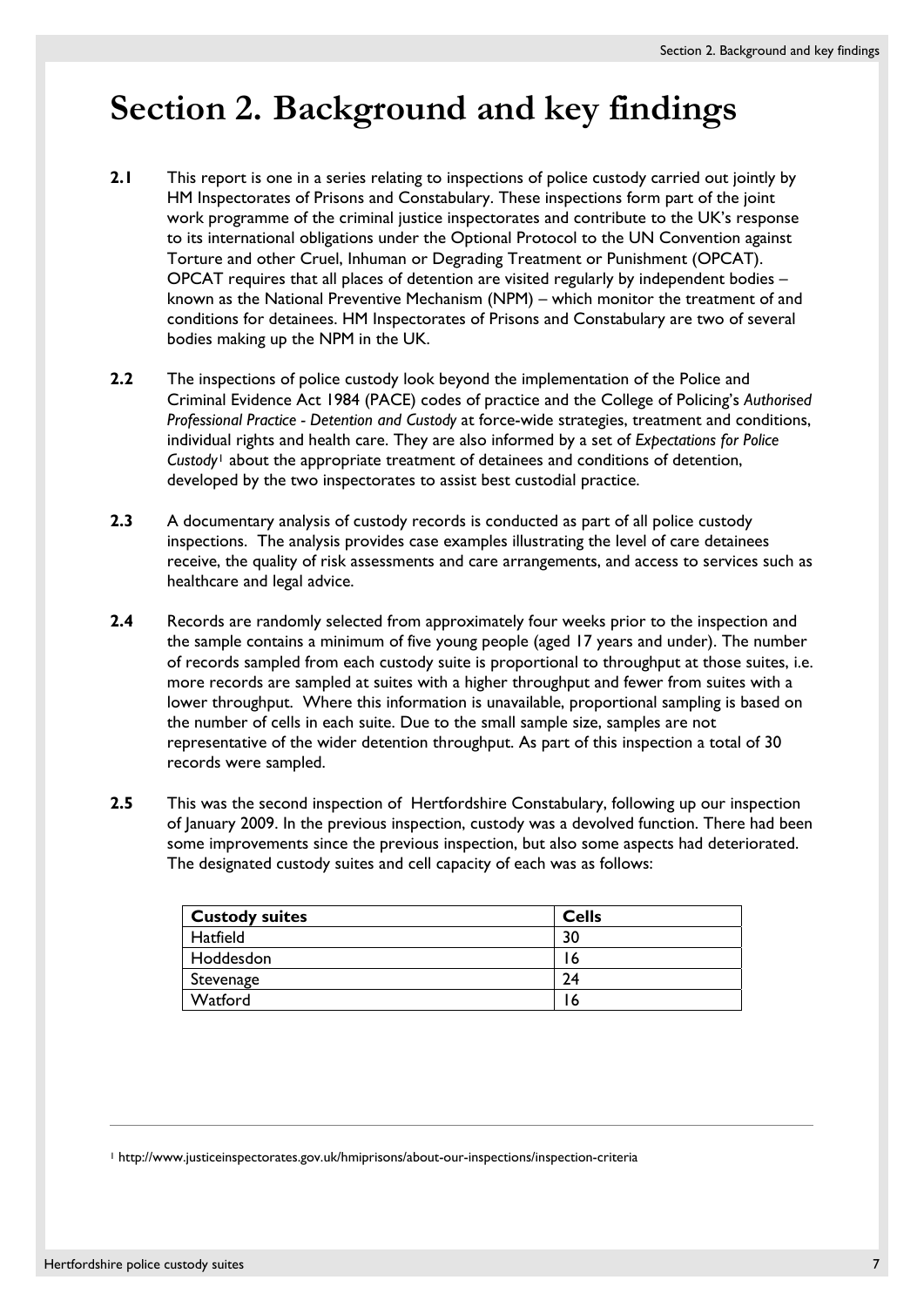# **Strategy**

- **2.6** There was a clear management structure up to assistant chief constable (ACC) level in Hertfordshire Constabulary. Custody was a central function within the criminal justice portfolio. However, management information was poor and performance management needed significant development.
- **2.7** Hertfordshire Constabulary had four custody facilities across the force area. We observed only one sergeant at each facility most of the time. There was no capacity for breaks and little flexibility in the event of sickness or other absence at short notice. In addition, the custody suites operated below capacity for detention officers (DO) which affected timely responses to cell call bells and detainee care, especially at Watford. At busy times we also observed operational officers, rather than custody trained officers, taking keys to alleviate the demands on custody staff, which was inappropriate.
- **2.8** The force operated a 25-year-old computer system, supplemented by handwritten records, and this was due to be replaced in early 2016. In addition, the completion of documentation in the custody department ranged from good to poor.
- **2.9** We were concerned at the frequency of strip searches of detainees, particularly as incidents where force was used were not monitored.
- **2.10** There were inadequate arrangements for monitoring shortfalls in partner organisations and commissioned services. Performance and management data was weak and did not provide the opportunity to hold partners to account, especially local authorities and the health care provider. We had considerable concerns about the health care provider - there was no robust monitoring or analysis of the performance data it submitted to assess safe and timely outcomes for ill or vulnerable detainees.
- **2.11** Hertfordshire Constabulary had achieved significant success in positive outcomes for people subject to section 136 of the Mental Health  $Act<sub>2</sub>$  who had not been brought into police custody as a place of safety for three years.
- **2.12** Children who were charged and had bail refused were almost exclusively held in custody after charge due to a lack of alternative accommodation The force did not collect data on the allocation of local authority secure beds for children who had been charged and could not be bailed, which would have allowed meaningful dialogue when dealing with local authorities.
- **2.13** The independent custody visitor (ICV) scheme was under review. Several new volunteers were due to be in place by September 2015 who would more closely reflect the diversity of the population. The force supported the scheme and provided training for visitors. On average each custody suite received one visit a week from an ICV.
- **2.14** There was an initial and refresher training programme for all custody staff. The force disseminated learning from its sampling of case records and other management processes. However, the process of sampling was inadequate, and not enough cases were sampled and cross-referenced with evidence.

 $\overline{a}$ 

<span id="page-7-0"></span><sup>2</sup> Section 136 enables a police officer to remove someone from a public place and take them to a place of safety – for example, a police station. It also states clearly that the purpose of being taken to the place of safety is to enable the person to be examined by a doctor and interviewed by an approved mental health practitioner, and for the making of any necessary arrangements for treatment or care.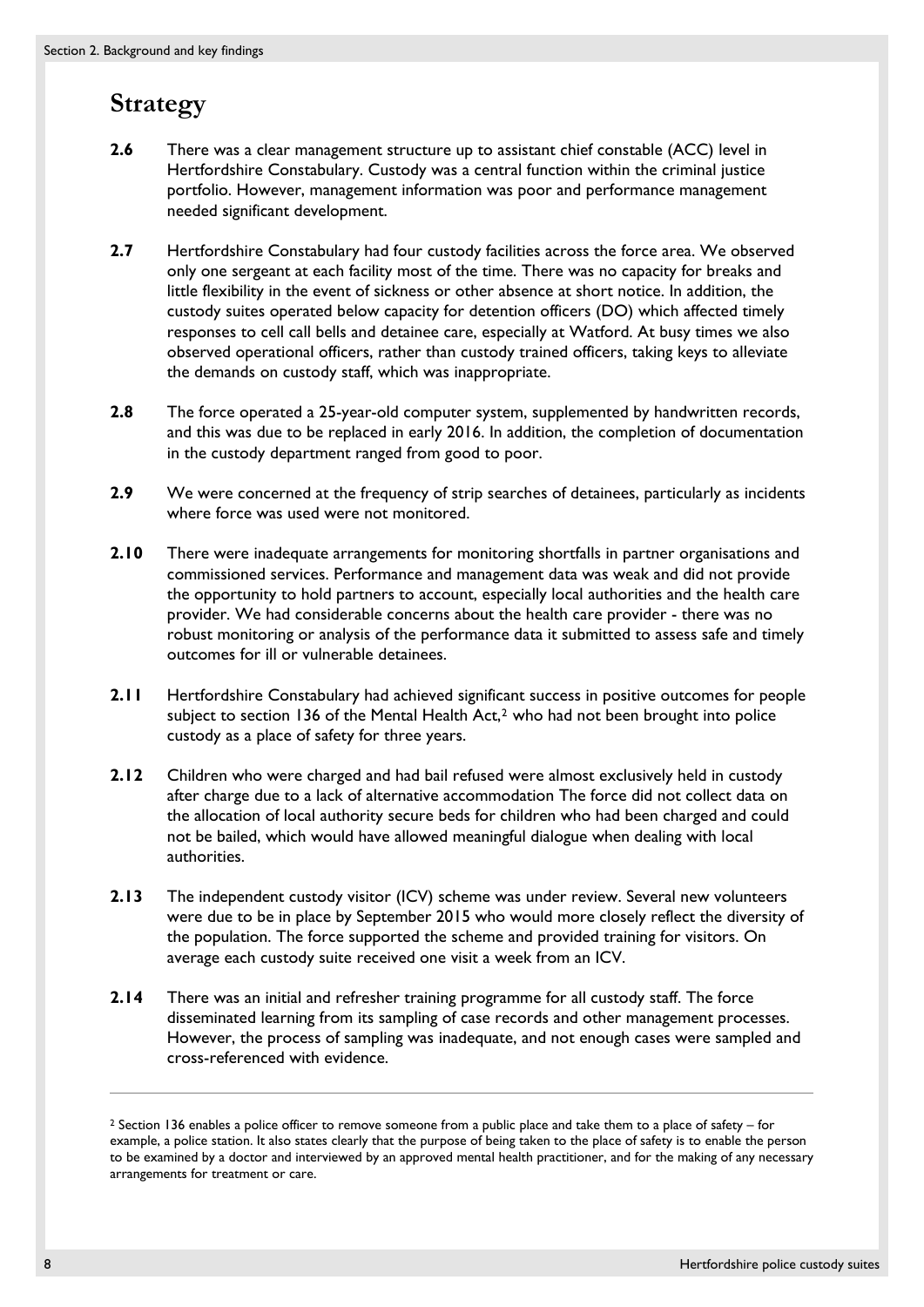**2.15** The force produced *Custody Matters*, a newsletter that identified learning opportunities and provided feedback on incidents in the force and nationally.

# **Treatment and conditions**

- **2.16** Custody staff were polite and considerate in their interactions with detainees, but did not explore their diverse needs sufficiently. Staff did not always ask detainees if they had, or were, carers or had any religious or dietary needs and, too often, women detainees were not given the option to speak to a female member of staff. We observed there were mostly only male custody staff on shift, although female colleagues could be requested to attend to respond to the welfare needs of women detainees.
- **2.17** The care and support offered to detained children was similar to that offered to adults. Staff did use age-appropriate language and children assessed as low risk were usually placed on no less than 30-minute observations. Children were given no additional care acknowledging their vulnerability.
- **2.18** Custody suites were well equipped with religious materials and books for detainees who wished to make use of them.
- **2.19** Not all custody suites had sufficient holding rooms for detainees waiting to be booked in to custody, at Hoddesdon the holding space was an uncovered caged area, and in Hatfield we saw people waiting outside in police vehicles for nearly 30 minutes.
- **2.20** The force had a basic electronic risk assessment tool. There were significant variations in the assessments; some included good supplementary questioning, while others took a mechanistic approach that did not address the specific needs of the detainee. Some detainees were not asked if it was their first time in custody.
- **2.21** Detention officers were not always adequately supervised during the risk assessment process or while devising the care plan. Too often custody sergeants were briefed about the risk assessment and level of observations applied after the detainee was located in the cell, even though, primarily, this was the sergeants' responsibility. We found inconsistent practices where differing levels of observations were applied to similar cases and we also found that staff did not always comply with levels that were set.
- **2.22** We observed several detainees who were placed in anti-rip clothing with little rationale provided; their clothing was not always returned after their level of risk had been reduced. Anti-rip clothing was often used inappropriately as a standard response when there was a perceived risk of self-harm, and sometimes as an unsafe and inadequate alternative to close proximity observation. The automatic removal of detainees' corded clothing and footwear without assessment was disproportionate.
- **2.23** Management and control of cell keys in most suites was sometimes chaotic during busy times. Operational officers, rather than trained detention staff, had access to keys and collected detainees, which was inappropriate.
- **2.24** The staff shift handovers we observed were generally well conducted, providing relevant information focused on risk and case progression, with case and detainee details completed for each handover.
- **2.25** Despite a few examples of good pre-release risk assessments, they were often poor, and custody staff did not consistently assess the needs of detainees on their release. Detainees were given a support leaflet without explanation. Stevenage had piloted a pre-release risk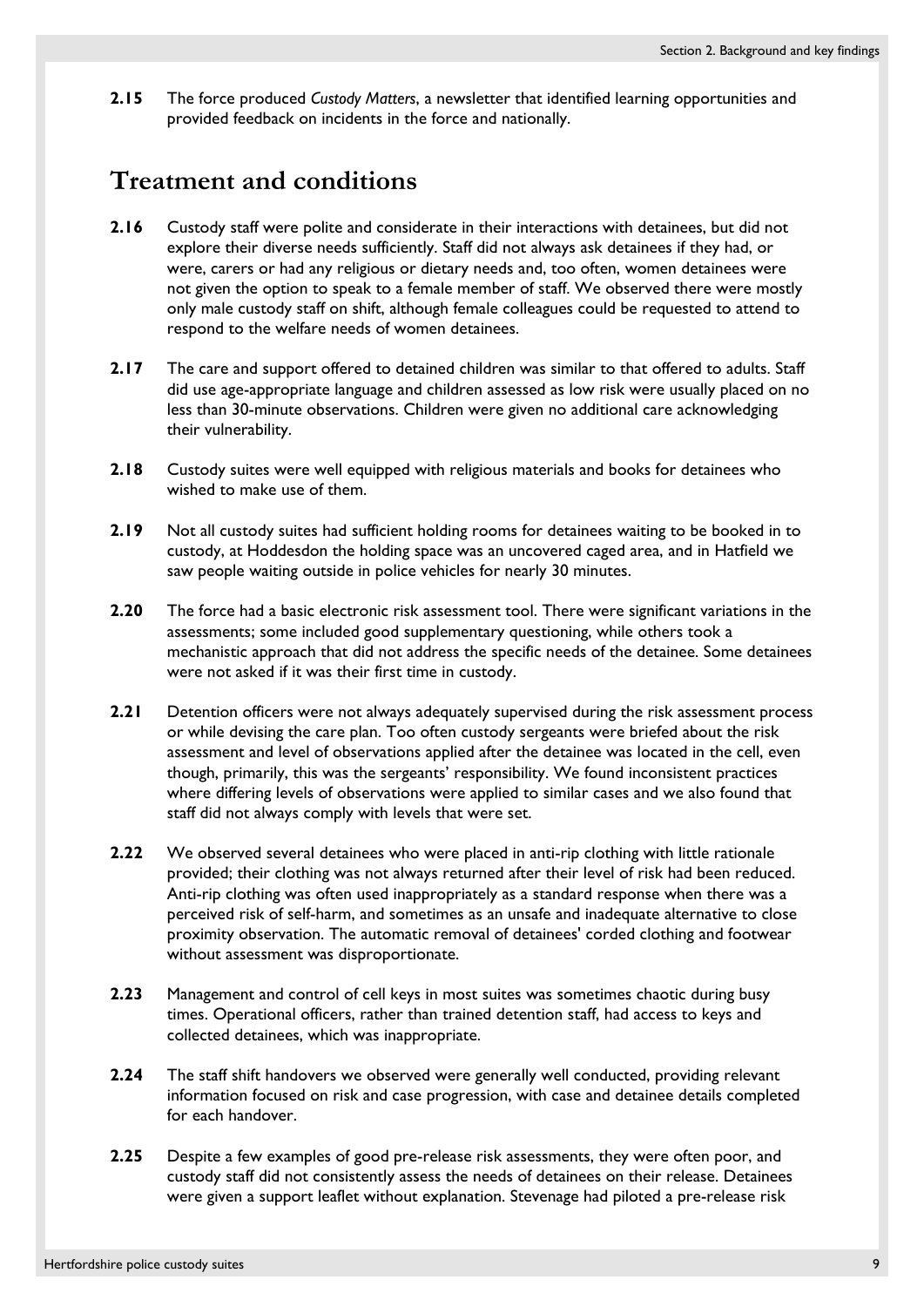assessment form that required custody staff to assess the detainees' needs throughout their detention and in discussion with them, which was appropriate.

- **2.26** The recording, monitoring and analysis of use of force was a concern. Although force was used, a lack of records meant we were unable to say how frequently this occurred. We identified several occasion when it had been used but no use of forms had been submitted. Oversight and governance of the use of force were inadequate. We were not assured that force was monitored and that officers were held accountable for its use or that managers were aware of its use in the custody suites. Authorisation of strip searches was not always recorded and in some instances they were conducted in the absence of a robust risk assessment.
- **2.27** The cleanliness and general maintenance of the custody suites was good, except at Watford where there was graffiti. There was a clear process for cleaning and checking cells. Mattresses and pillows were provided for detainees but not always cleaned between uses - in Watford we saw staff cleaning the mattress with the floor mop. Clean blankets were generally provided but toilet paper and handwashing facilities were mostly provided on request.
- **2.28** Cell bells were mostly answered promptly, except in Watford where there were not enough staff to undertake all duties; this could affect the safety and welfare of detainees in an emergency.
- **2.29** A range of reading materials was available, some in foreign languages, but there were no books for children. Detainees could use the exercise yard in some suites, which was positive. However, custody staff at Watford told us it was unlikely that detainees would go out to use the exercise yard as they did not have time to supervise them.

# **Individual rights**

- **2.30** Custody sergeants reported that operational officers did not always have a good understanding of PACE code G – 'the necessity for arrest'. We observed custody being refused on several occasions, with a custody record opened and endorsed with the grounds for refusal.
- **2.31** Periods in detention had reduced for some groups of detainees. The average length of detention for immigration detainees had fallen from 25.48 hours in 2013-14 to 21 hours in 2014-15. Voluntary attendance was well used as an alternative to custody, and its use had doubled between 2013-14 and 2014-15.
- **2.32** Custody staff at all the suites said there was a good service from Hertfordshire Appropriate Adult Scheme (HAAS). However, this service did not operate between 11pm and 8am, and there was heavy reliance on a very few volunteers, potentially prolonging custody for vulnerable detainees.
- **2.33** Custody staff said they had never known the local authority to provide appropriate accommodation for children who had been charged and could not be bailed. We were not assured that all staff understood the different requirements for 'secure' and 'safe' accommodation, and staff told us they would only request secure accommodation in the event that bail was refused after charge. In the previous 12 months, 35 children had been charged and held overnight in police custody cells.
- **2.34** Rights and entitlements leaflets were available but were not always offered to detainees, and staff varied in how they explained rights to a detainee.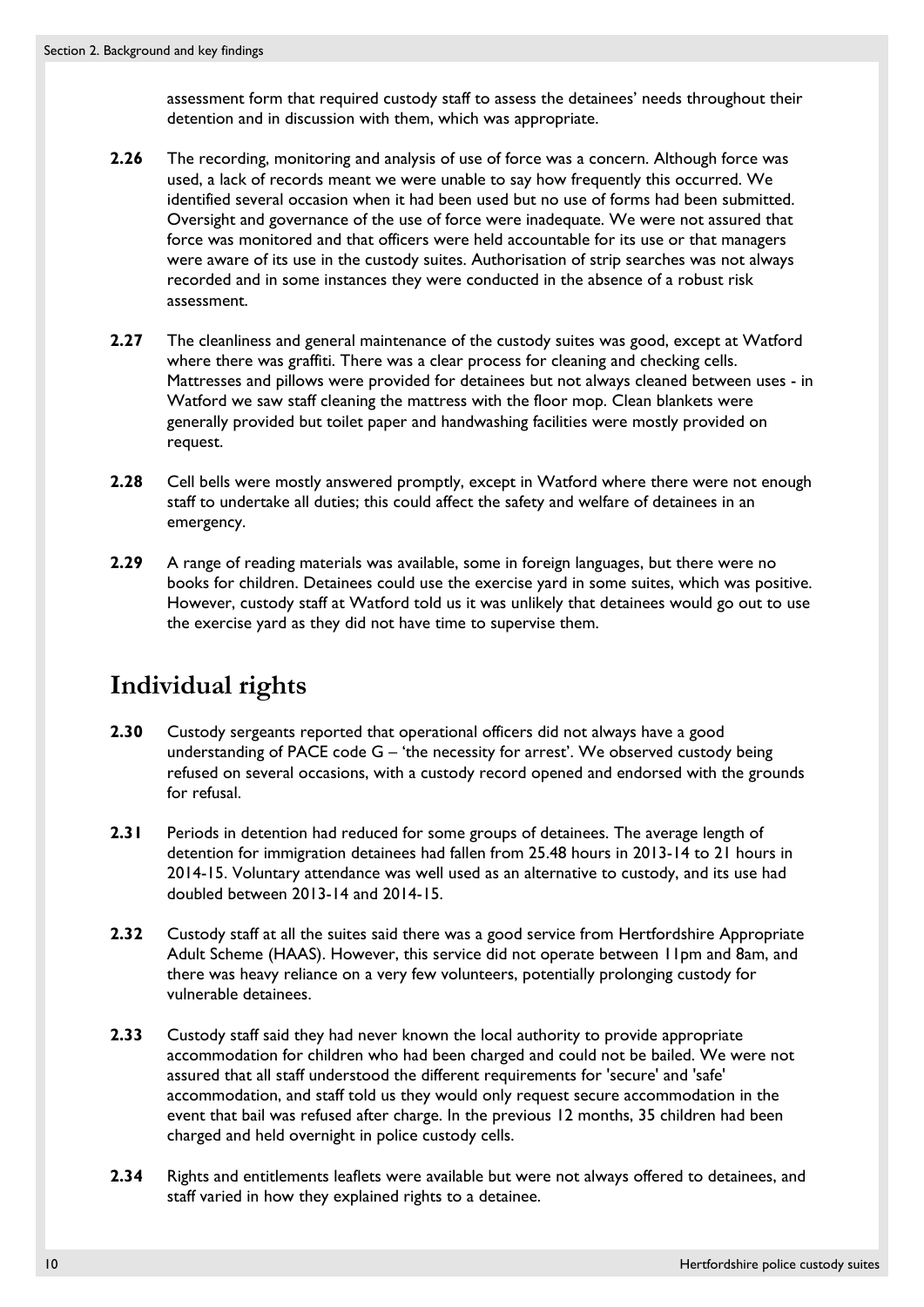- **2.35** PACE codes of practice were not routinely offered to detainees, and staff did not ask or note on the custody record the reasons for detainees declining the services of a legal adviser. Detainees had access to private telephone consultations with solicitors in all the custody suites, and solicitors reported good relations with custody staff. The lack of signage at Watford on the use of CCTV in the suite went unnoticed until the inspection team pointed this out. It was then rectified that day.
- **2.36** There were 'virtual' (video-enabled) courts at Watford, Stevenage and Hoddesdon, operated by dedicated court officers. Despite these facilities, custody staff still reported difficulties in getting detainees accepted by the remand court later than 1pm or 2pm, although there was some flexibility on occasions.
- **2.37** There were variations in the force's approach to detainee complaints. Mostly detainees were advised to submit a complaint after they left the custody suite.

# **Health care**

- **2.38** The health care provided to detainees was fragmented, operating with significant vacancies and delays, although when a practitioner was available, the quality of patient care was generally good. There was clear evidence that detainees were not always seen promptly, which presented a significant risk to their safety and welfare.
- **2.39** Custody staff also reported major health staffing problems, and leadership of the G4S team, which provided physical health services, was weak. Health care performance was considered at quarterly meetings chaired by the police, but G4S did not attend and so clinical performance was not effectively reviewed.
- **2.40** Substance misuse services were effective, and the community-based substance misuse team offered good support to detainees with drug or alcohol problems. Team members were available in the suites and responded to need when alerted by custody staff or other health professionals.
- **2.41** Police custody suites had not been used as a place of safety under the Mental Health Act for three years, which was positive. However, there were significant delays in in-custody Mental Health Act assessments for detainees who displayed erratic behaviour after arrest. The incustody mental health support was provided from the Hertfordshire Partnership NHS Foundation Trust, although very limited at evenings and weekends, leading to prolonged detention of very vulnerable patients.
- <span id="page-10-0"></span>**2.42** A shortage of approved mental health practitioners had led to delays in accessing mental health assessments and obtaining a bed when need was identified. Transport by ambulance also created delays, as a result, detainees were held in police custody when they needed specialist inpatient mental health care.

# **Main recommendations**

- <span id="page-10-2"></span>**2.43 There should be sufficient staff in custody suites at all times to ensure the safety and well-being of detainees.**
- <span id="page-10-1"></span>**2.44 Hertfordshire Constabulary should collect and analyse management information, including quality assurance processes, to ensure robust assessment of standards of custody provision.**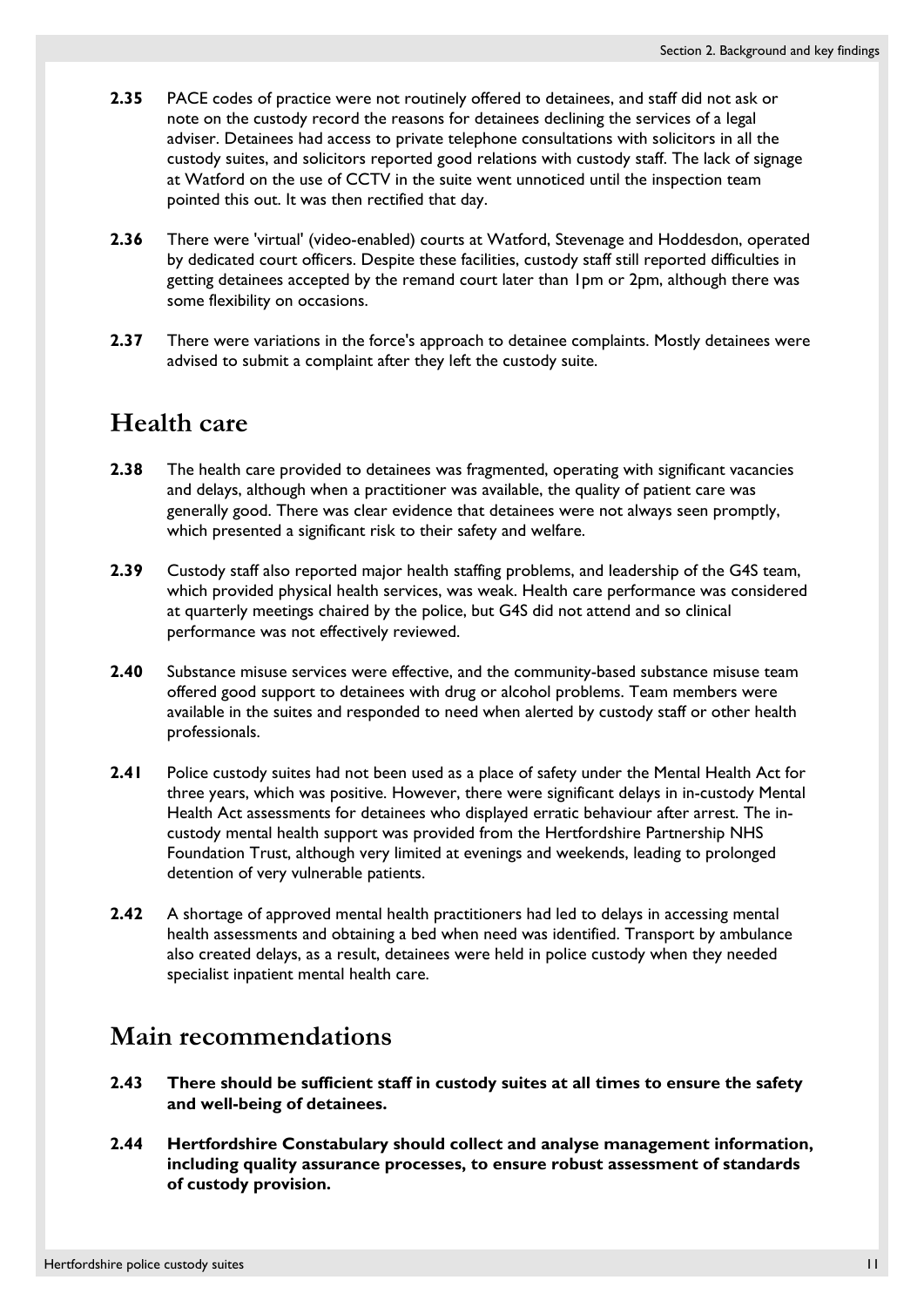- <span id="page-11-1"></span>**2.45 Hertfordshire Constabulary should reassure itself that use of force is in accordance with the College of Policing guidance and ensure it records and monitors use of force data to establish trends, training needs and staff accountability.**
- <span id="page-11-0"></span>**2.46 The Force should engage with their counterparts in the local authority, instigate an immediate review of the provision of local authority accommodation for children under section 38(6) PACE 1984, and monitor performance data to ensure that children are not detained unnecessarily in police cells.**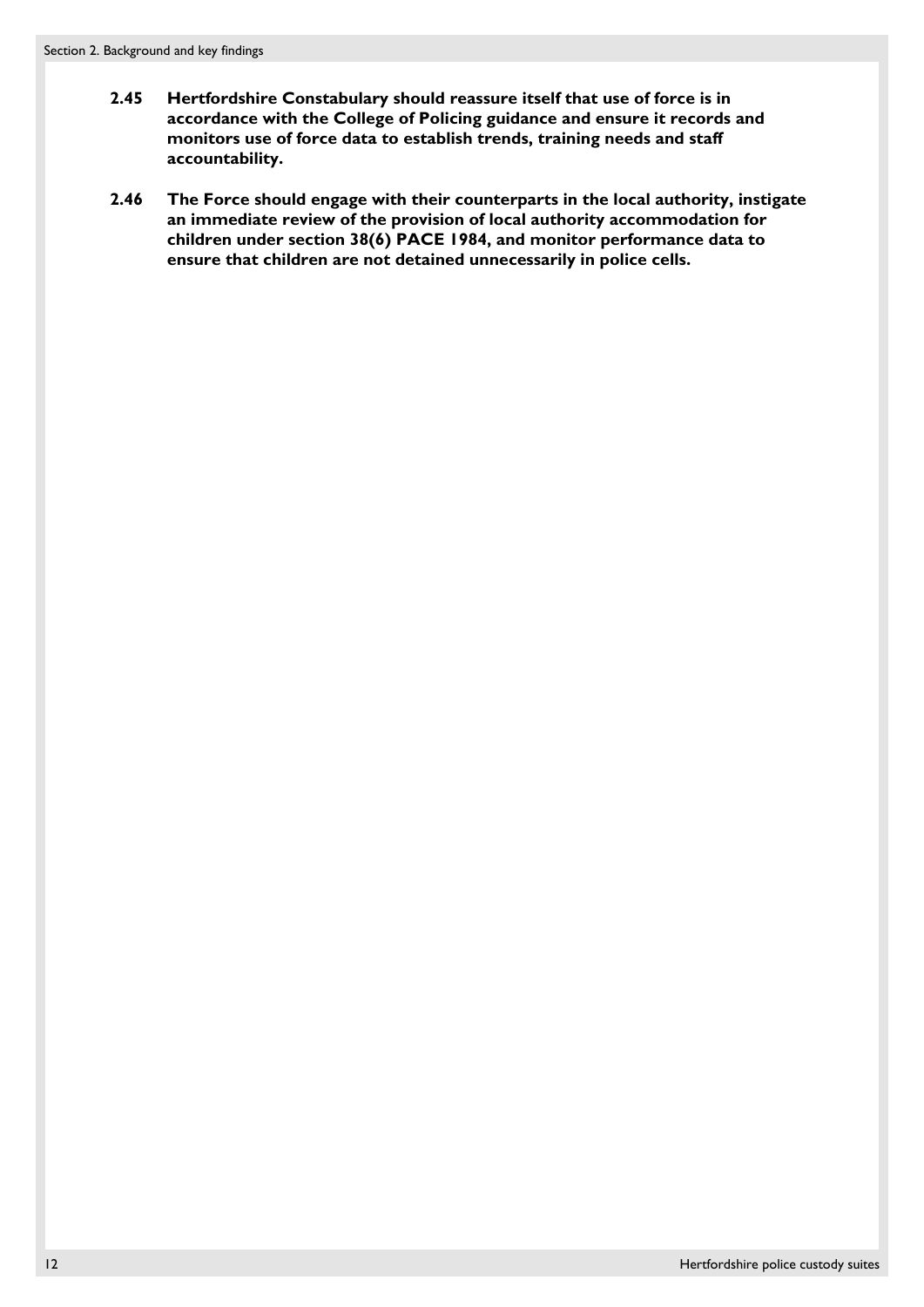# <span id="page-12-0"></span>**Section 3. Strategy**

#### **Expected outcomes:**

**There is a strategic focus on custody that drives the development and application of custody-specific policies and procedures to protect the well-being of detainees.** 

#### **Strategic management**

- **3.1** An assistant chief constable (ACC) was the strategic lead for custody in Hertfordshire Constabulary. Custody was a centralised function that was part of the criminal justice portfolio, and there was a clear management structure.
- **3.2** There were four custody facilities at Watford, Hoddesdon, Hatfield and Stevenage with sufficient cell capacity and no immediate plans to change the custody estate.
- **3.3** Staffing levels at some of the suites were inadequate. Most suites operated with only one sergeant, which did not allow for any breaks in the working day or short notice absence, such as sickness. There had been a longstanding shortage of detention officers (DOs) across the force, although recent recruitment meant that only two of the 55 posts were currently vacant, with plans to fill these positions. However, the lack of DOs during the inspection affected detainee care, especially at busier times in Watford (see section on detainee care and main recommendation [2.42\)](#page-10-0).
- **3.4** The custody computer system was nearly 25 years old and due to be replaced in early 2016. The current system allowed computer recording on the initial reception, authorisation of detention process and risk assessment, but many further decisions about detention and treatment were recorded on a handwritten log. This caused difficulty when searching for information about a specific detainee or on force trends. There was also a risk that papers were not completed, as there was often no computerised prompt, or that they became detached from the main detention log.
- **3.5** There were five custody inspectors for the force. Each was aligned to a shift pattern and regularly worked alongside the same custody sergeant and detention officer colleagues across the four custody suites. Two additional inspectors in the department had a policy and support role. The departmental structure allowed for regular custody inspectors meetings with the chief inspector, although there had been none since November 2014.
- **3.6** The ACC chaired an operational support group meeting that involved all relevant departmental heads, although the minutes showed that while staffing and recruitment in custody had been raised, some other pressing issues had not been highlighted and dealt with (see section below on partnerships).
- **3.7** There was an inconsistent approach to the completion of documents on the use of force, risk assessments and PRRA, ranging from good to poor. Management information was poor and performance management needed significant development (see main recommendation [2.44\)](#page-10-1).
- **3.8** Governance of the use of force was poor. We found some cases where force had been used but the required documentation was not completed. Hertfordshire Constabulary could not, therefore, monitor use of force and provide reassurance that it was used proportionately, reasonably and lawfully in all cases (see main recommendation [2.46\)](#page-11-0).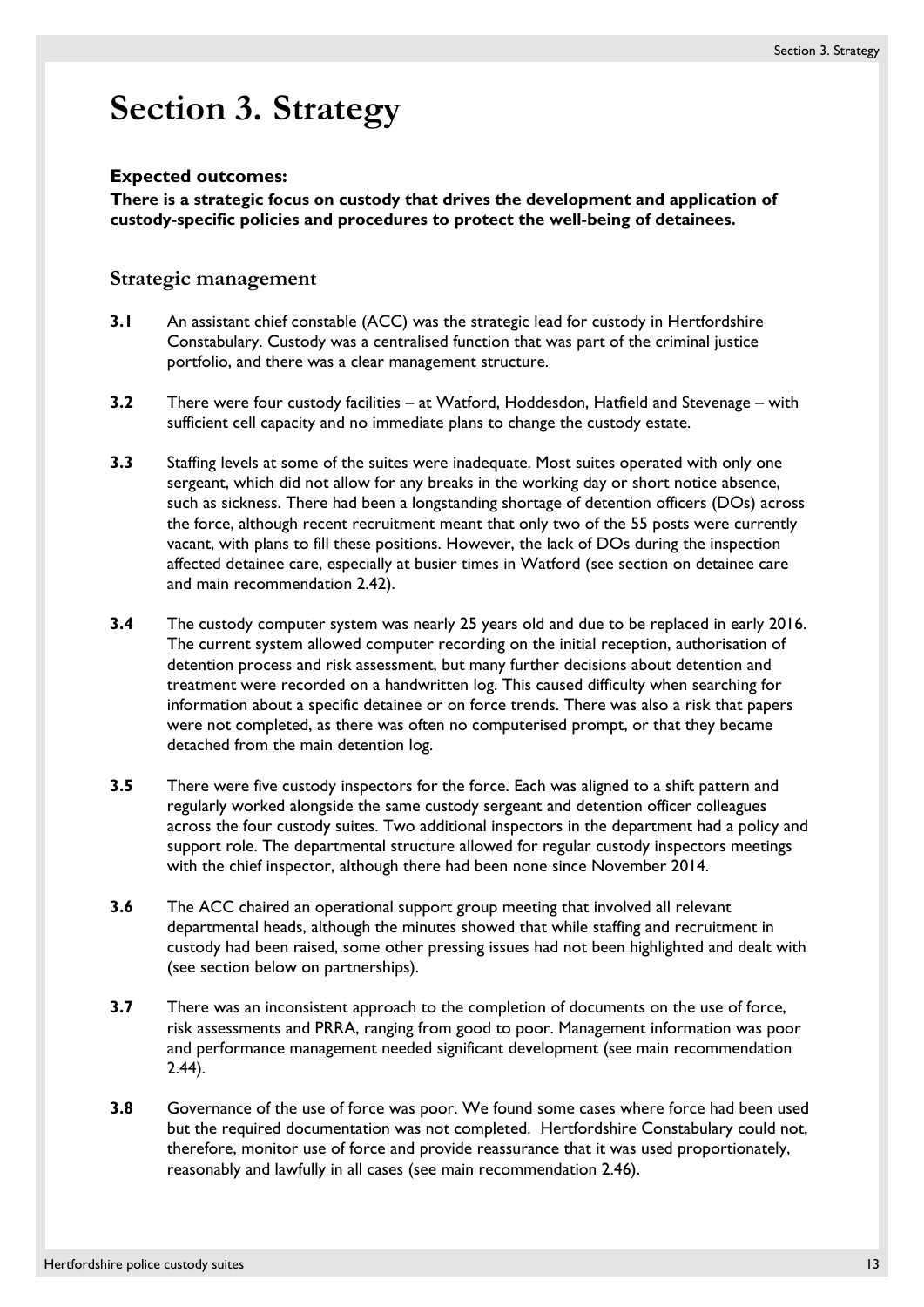**3.9** There had been 239 strip searches of detainees between October 2014 and March 2015. The force could not provide data fully to satisfy itself of the proportionality and legitimacy of these searches (see paragraph [4.27\)](#page-19-0).

#### **Recommendation**

<span id="page-13-1"></span>**3.10 The force should ensure that use of force forms are completed correctly when detainees are subjected to force while in custody.** 

#### **Partnerships**

- <span id="page-13-2"></span>**3.11** Arrangements for monitoring shortfalls in partner organisations and commissioned health services from G4S were inadequate, and were not strong enough to monitor, evidence and challenge the delivery of services, especially by local authorities and the health care provider. We had considerable concerns about the health care provider, and there was no robust monitoring or analysis of submitted data to confirm safe and timely outcomes for detainees. The current system for reporting and tracking concerns about the health care provider's targets and attendance was not effective in providing management information needed to ensure positive outcomes for vulnerable or ill detainees.
- **3.12** Hertfordshire Constabulary had worked well with partners to ensure police custody had not been used as a place of safety under section 136 of the Mental Health Act 1983[3](#page-13-0) in the last three years; this was a significant achievement.
- **3.13** There were few regular partnership meetings at strategic level that discussed custody issues. The ACC chaired the Local Criminal Justice Equalities Board but this forum did not focus on custody matters.
- **3.14** There had been 35 occasions in the last 12 months when children were held in police custody overnight after they had been charged and had bail refused. The force had no record of how many requests had been made to the local authority to provide secure or safe beds, and custody staff believed that the local authority did not provide such accommodation. The force did not have data to allow meaningful dialogue with the local authority about the allocation of beds for children after they were charged.
- **3.15** The independent custody visitor (ICV) scheme was being revitalised through the office of the Police and Crime Commissioner. Some longstanding volunteers had left the scheme and were being replaced by volunteers who would more closely reflect the population of the force area. The force provided strong partnership support to this scheme and assisted with training and attending meetings. On average, ICVs visited each custody facility once a week.

### **Recommendation**

<span id="page-13-3"></span>**3.16 There should be an effective partnership arrangement that enables robust monitoring of the quality and performance of health providers to ensure safe and timely outcomes for ill or vulnerable detainees.** 

 $\overline{a}$ 

<span id="page-13-0"></span><sup>3</sup> Section 136 enables a police officer to remove someone from a public place and take them to a place of safety – for example, a police station. It also states clearly that the purpose of being taken to the place of safety is to enable the person to be examined by a doctor and interviewed by an approved social worker, and for the making of any necessary arrangements for treatment or care.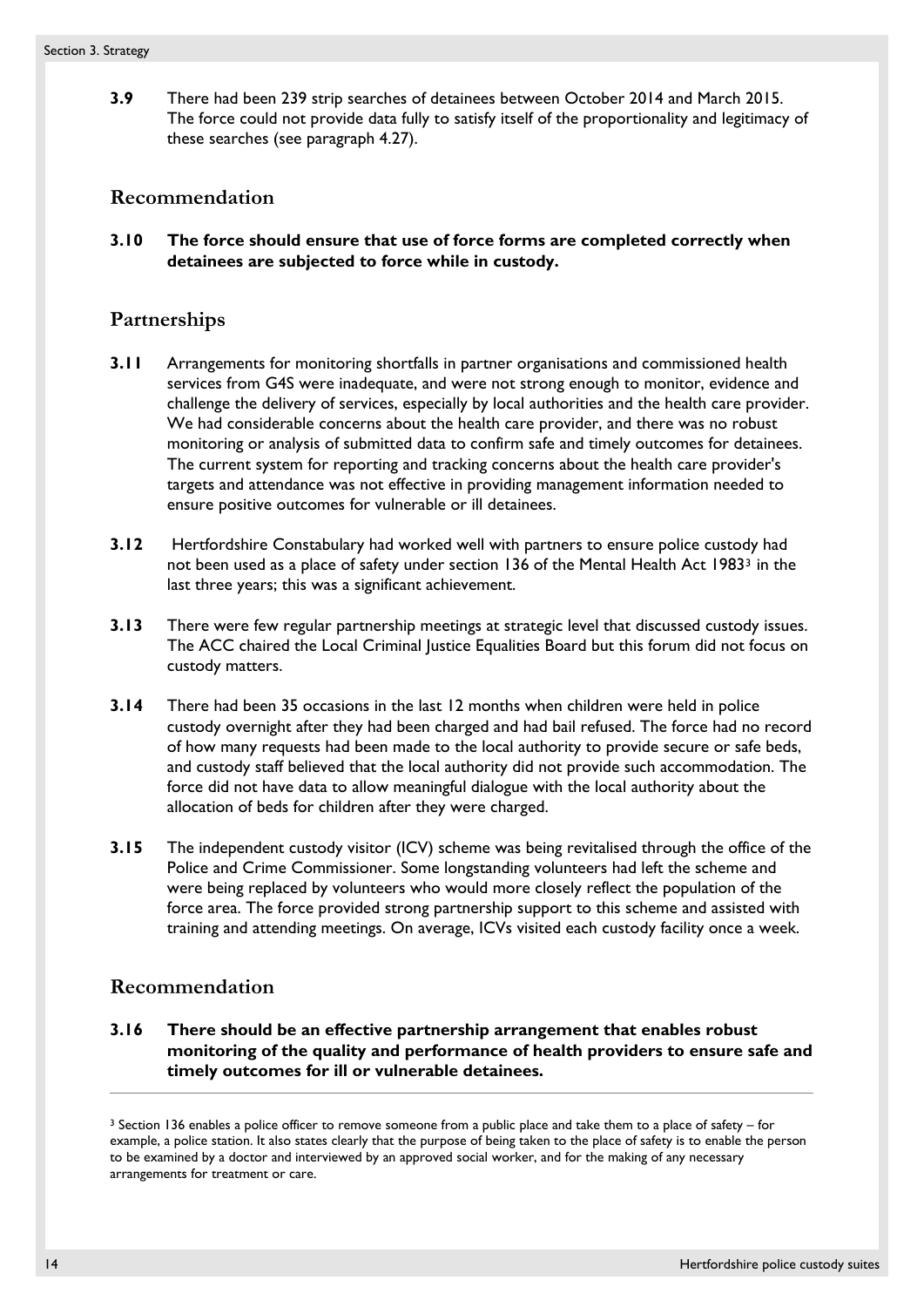#### **Learning and development**

- **3.17** There was a comprehensive initial training programme for custody staff, including workbased assessment for detention officers. The initial training programme covered policy, procedure and practice, including the management of strip searches, drugs awareness, vulnerability and risk assessment. The force's five-week rotational shift pattern also allowed each member of staff to attend a training day every five weeks that was relevant to their role in custody, which was good. The force disseminated learning from custody record samples and other management processes, but the process of sampling were inadequate.
- **3.18** Custody inspectors sampled 15 custody records each month from all teams, not just the team they managed. Staff were offered feedback individually when required, and there was thematic feedback through a *Custody Matters* newsletter. Technological problems prevented sampling to be completed alongside viewing the audiovisual record of the detainee in some cell blocks , which had not yet been introduced. The force corporate service department also audited some records. However, too few records were reviewed, and the reviews were not sufficiently detailed. Quality assurance would also have been improved through the inspector or audit team viewing the audio and visual record of the booking-in process as well as 'real time' observations of practice at the custody suites. (See main recommendation [2.44.](#page-10-1))
- **3.19** The *Custody Matters* newsletter contained national themes for learning from the Independent Police Complaints Commission (IPCC), as well as issues identified from the custody record samples and audits.

#### **Recommendation**

<span id="page-14-0"></span>**3.20 The sampling of custody records should effectively cross-reference the audiovisual record with the written detention log.**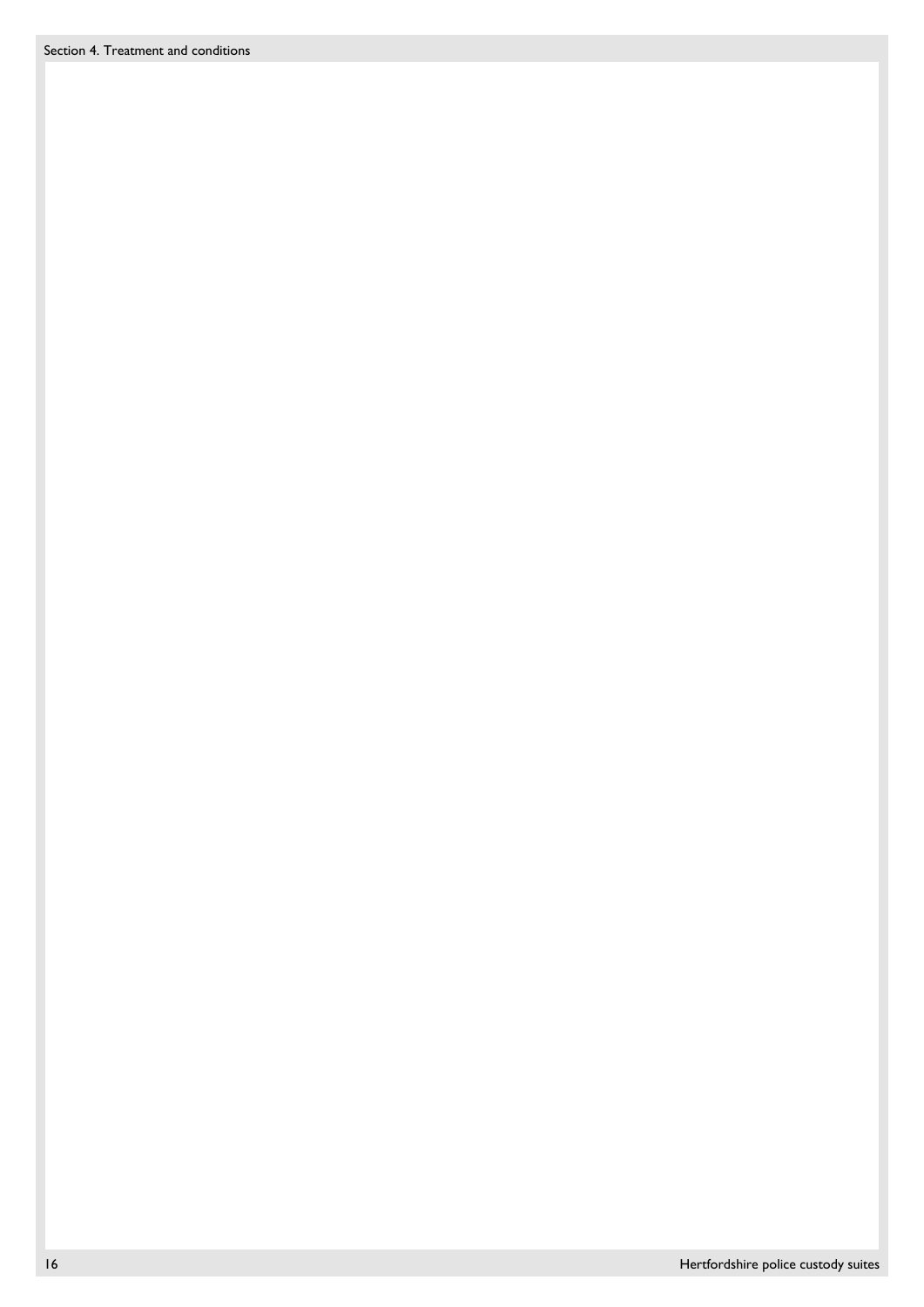# <span id="page-16-0"></span>**Section 4. Treatment and conditions**

#### **Expected outcomes:**

**Detainees are held in a clean and decent environment in which their safety is protected and their multiple and diverse needs are met.** 

### **Respect**

- **4.1** Staff treated detainees courteously, and detainees told us that they were well treated by staff at the custody suites.
- **4.2** At times custody staff were too focused on processing detainees into custody and did not pay sufficient attention to the individual needs of some, or address diverse needs. For example, they did not always ask detainees if they were – or had – carers or had any religious or dietary needs. Too often, women detainees were not given the option to speak to a female member of staff. We mostly observed only male custody staff on shift, although there were arrangements to request attendance from female colleagues to respond to the welfare needs of women detainees.
- **4.3** Custody sergeants and detention officers (DOs) were courteous and mostly patient in dealing with detainees, but some booking-in areas were noisy, particularly at Watford and Hatfield, and, despite screening, had insufficient privacy. At Hatfield we observed a sergeant authorising a detainee's detention in the holding room in front of another detainee. By contrast, some detention officers attempted to lower their voice when speaking to the detainees to offer some confidentiality.
- **4.4** The care and support offered to children was similar to that given to adults. Staff did use ageappropriate language and children assessed as low risk were usually placed on no less than 30-minute observations. Beyond these interventions, children were given no additional care acknowledging their vulnerability. This gap was further compounded by the lack of an appropriate adult scheme after11pm and no alternative accommodation to prevent children being held in police detention overnight (see section on individual rights).
- **4.5** Girls were not routinely allocated a female officer responsible for their care. At Watford a very vulnerable 16-year-old girl was held overnight with no evidence that she had been allocated a female officer, and an appropriate adult was not available until almost 14 hours after her detention commenced (see paragraph [5.10](#page-23-0)). She was given food, drinks and reading materials but no further consideration of her age-appropriate needs or support.
- **4.6** Custody suites were well equipped with religious books, prayer mats and compasses for the direction of Mecca. There were thick mattresses at sites with very low bed plinths (Stevenage and Hatfield) and all suites had a wheelchair available. Hatfield and Stevenage were regarded as the most suitable custody suites for detainees with physical disabilities. We did observe good care for an older detainee at Hatfield who was permitted to have a chair in her cell. All suites had a portable hearing loop.

### **Recommendations**

<span id="page-16-1"></span>**4.7 Custody staff should ask all detainees if they have any dependency obligations and help to address these.**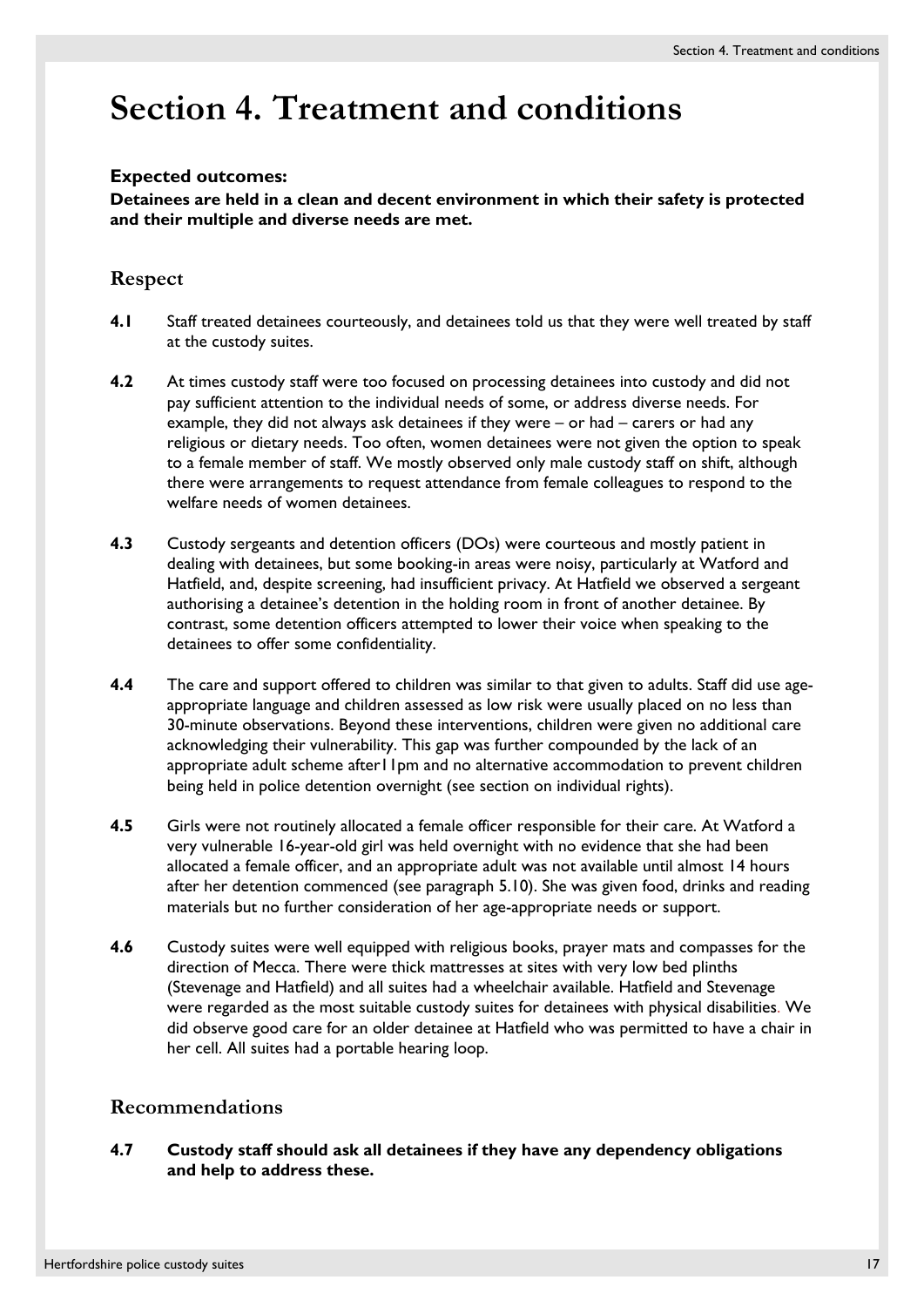- <span id="page-17-0"></span>**4.8 Custody staff should have a clearer focus on the needs of detainees, particularly women, children and those with disabilities.**
- <span id="page-17-1"></span>**4.9 Girls under 16 should be allocated a named female officer who is responsible for their care while in custody.**

### **Safety**

- **4.10** Not all custody suites had sufficient holding rooms for detainees waiting to be booked in, and the holding space at Hoddesdon was a caged area open to the elements, which was inadequate. On a busy day at Hatfield, detainees had to wait outside in police vehicles for nearly 30 minutes, which was inappropriate, although in the case of one detainee the custody sergeant went outside to determine if there were any risk issues, allowing the detainee to be prioritised if needed.
- **4.11** There had been a positive focus on raising awareness of and responding to vulnerable detainees across the force, through training and the display of notices in all the suites. Despite this, initial risk assessments were of varying quality. The electronic risk assessment form contained basic questions, and a guidance sheet encouraged staff to explore issues further but was referred to infrequently. Some risk assessments were very good and staff explored emerging issues but too many were process driven, and some failed to identify risks and take action to address them. There was little focus on detainees in custody for the first time; one who we spoke to at Watford was scared and anxious and did not know what to expect, but had been given no specific support.
- **4.12** Detention officers at most suites completed the booking-in process but were not adequately supervised when conducting the risk assessment and devising the care plan. It was usually some time after the detainee was located in their cell that the custody sergeant was then briefed about the assessment and the level of observations set. We were not assured that all sergeants were active enough in authorising levels of observation, and they too often deferred to the detention officers when this was ultimately their responsibility.
- **4.13** We were assured that staff took account of other sources of information during the risk assessment process, such as warning markers on the police national computer (PNC) and local intelligence systems. However, we were not satisfied that levels of observation were always set correctly to manage the risks. In our custody record analysis of 30 people detained between 16 and 20 April 2015, one individual had attempted self-harm by hitting his head on the custody desk, and had PNC markers for self-harm. He was placed on 60-minute observations, which were inappropriate as he should have been on at least 30-minute observations initially, particularly as his risk assessment also noted several mental health problems alongside self-harm.
- **4.14** Risk management plans were reviewed regularly, based on ongoing assessments, and changed appropriately, particularly for detainees who arrived intoxicated. Sometimes levels of observation were not adhered to. For example, a 14-year-old boy detained at Hoddesdon overnight was placed on 30-minute observations but we found as long as 55 minutes between recorded observations, which was unacceptable. The routine removal of detainees' clothes with cords and their footwear was unnecessarily risk-averse.
- **4.15** There was too much use of anti-rip clothing for inappropriate reasons, with little overall clarity or consistency to offset risks. The rationale for its use was generally inadequately recorded. In some cases anti-rip clothing was used, inappropriately, as a standard response when detainees were uncooperative during the booking-in process. The explanation given was they could be a self-harm risk, even though no previous risk had been recorded. For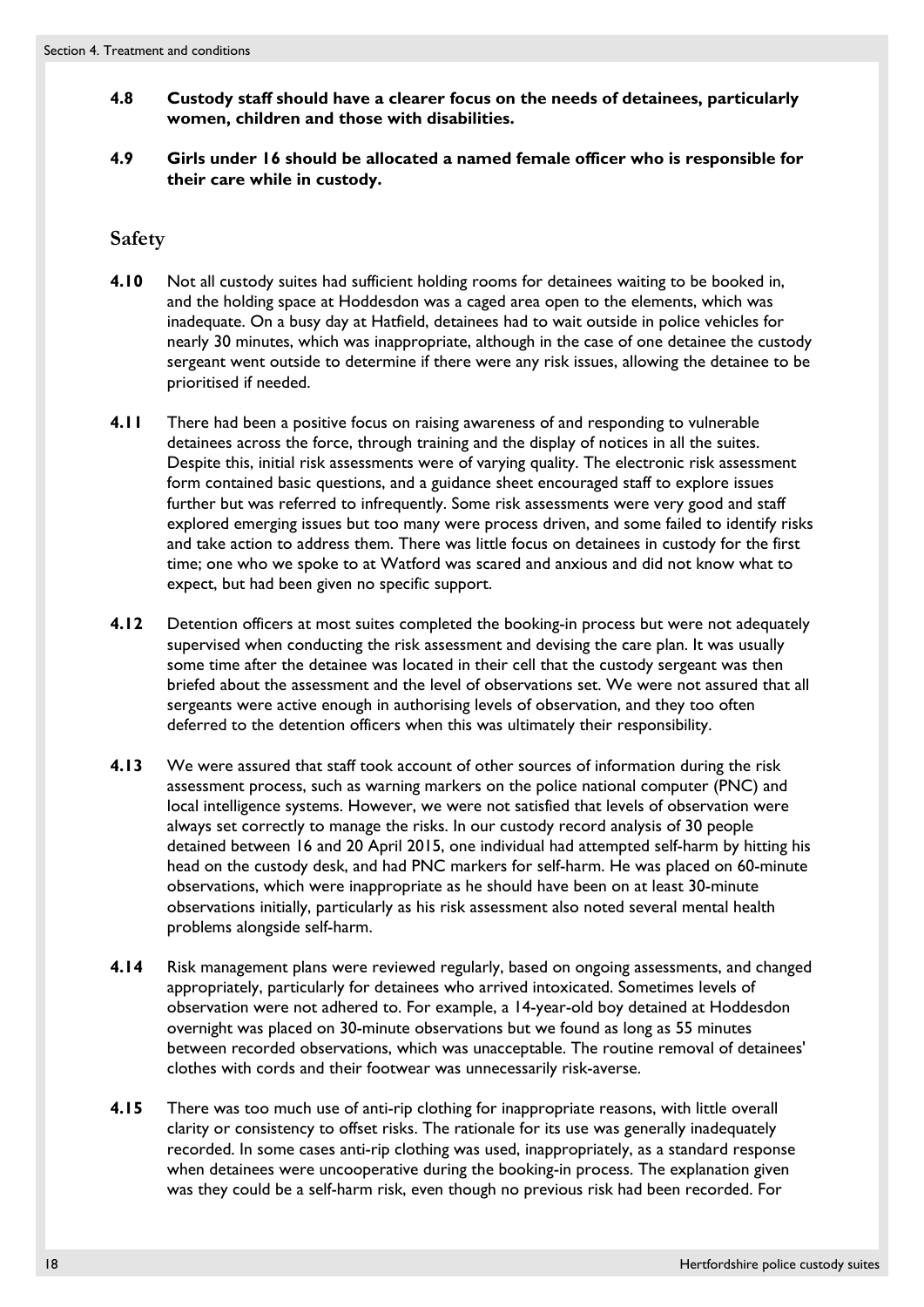example, one custody record recorded: 'Blue suited [anti-rip clothing] as on previous custody visits he is very unpredictable with outbursts of rage and violent is apparent. DP could self-harm and blue suit prevents risk of staff injury by going in when DP is being volatile'. It was unclear how placing the detainee in the anti-rip clothing would prevent harm to staff. In other cases the use of anti-rip clothing was an unsafe and inadequate response when higher levels of observation would have been more appropriate, offering greater dignity and better care for the detainee. Several detainees who were placed in anti-rip clothing with poor rationale did not always have their clothing returned, even when their level of risk had reduced.

- **4.16** Close proximity observations were rarely used. At Watford a vulnerable detainee with challenging behaviour attempted self-harm on five occasions during a short period, including trying to choke himself with anti-rip blankets and clothing, swallowing toilet paper and putting his head under the toilet flush. The response was to remove each article he had attempted to self-harm with and ultimately to move him to a 'dry' cell, with no toilet or basin and water, but his observation level was not increased despite the obvious and increased risks.
- **4.17** Management and control of keys was sometimes chaotic, especially during busy times. Operational officers, rather than trained detention staff, had access to keys and collected detainees, which was inappropriate.
- **4.18** All detention officers and custody sergeants carried anti-ligature knives, and detention officers were aware of the importance of rousing detainees who were intoxicated.
- **4.19** Although the staff shift handovers observed did not always involve the whole team, they were generally well conducted, relevant and focused on risk and case progression. The whiteboard with information for staff was consistently completed for each handover and provided relevant detail. However, sergeants coming on shift did not routinely speak to all detainees after the handover.
- **4.20** Pre-release risk assessments (PRRAs) varied. We saw some very good plans by one sergeant at Hatfield who had considered all the risks, and at Watford we observed some excellent care to two vulnerable female detainees (one a 16-year-old girl) in trying to make appropriate arrangements for their release. Notwithstanding these good examples, too many PRRAs were often poorly conducted, and custody staff did not consistently assess the needs and demeanour of the detainee on their release. Despite the force's concerted effort to raise awareness of vulnerability, this was not always evident in pre-release risk plans. A leaflet detailing telephone numbers of local support agencies was routinely given out to detainees before release, often without explanation. PRRAs were not completed for detainees who went on to virtual (video-enabled) courts and were released from them. A new pre-release risk assessment form was being piloted at Stevenage. This required custody staff to assess the detainees' needs throughout their detention and in discussion with them, which was appropriate. However, staff needed to understand why PRRAs needed to be completed.

### **Recommendations**

- <span id="page-18-0"></span>**4.21 Police vehicles should not be used as a location to hold detainees waiting to be booked in.**
- <span id="page-18-1"></span>**4.22 Anti-rip clothing should only be used in exceptional circumstances and as a last resort to protect the detainee from harm, with recorded rationale based on a risk assessment.**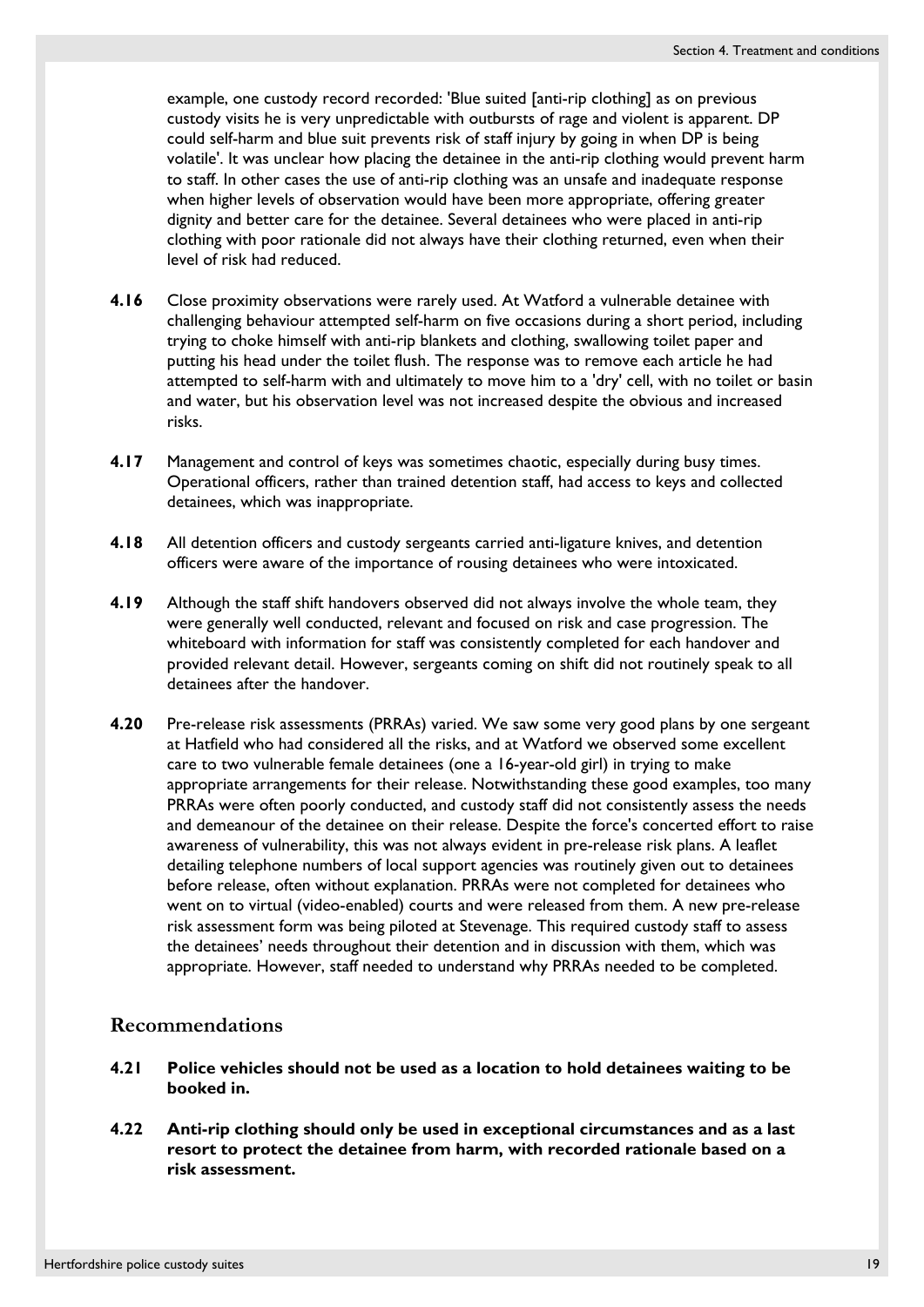- <span id="page-19-1"></span>**4.23 All risk assessments, including those undertaken pre-release, should include a recorded rationale for any actions taken, ensuring the safety and welfare of detainees during their stay in custody and after their release.**
- <span id="page-19-2"></span>**4.24 All custody staff should be involved in the same shift handover.**
- <span id="page-19-3"></span>**4.25 Restrictions on detainees' footwear and clothing should be subject to individual risk assessment, and items should returned to the detainee when their risk level has reduced.**

### **Use of force**

- **4.26** Oversight and governance of the use of force were inadequate. We were not assured that force was monitored, that officers were held accountable or that managers were aware of its use in the custody suites. A use of force form was not always completed after each incident, when it should have been, and none of the forms relating to four recent incidents that we found in the custody records could be provided to us. (See recommendation [3.10.](#page-13-1))
- <span id="page-19-0"></span>**4.27** We identified some cases where detainees were strip searched without clear recorded justification or authorisation, and in some instances in the absence of a robust risk assessment. Although there was a 'BOSS' (body orifice security scanner) chair in each suite, these were not used effectively to justify some strip searches. We were not assured that all strip searches were authorised correctly. During the inspection we observed CCTV of a detainee having his clothes removed forcibly, being made to wear a spit hood, and then an officer appearing to part his buttocks. We were concerned about this practice and referred the matter to the Head of Custody to investigate.
- **4.28** Few detainees arrived handcuffed, which was positive, and those that were had them removed soon after arrival.
- **4.29** In some suites, most of the sergeants carried PAVA (incapacitant spray), which was disproportionate for the levels of risk we observed. We were not given a reasonable explanation for this practice, although staff told us that they had not been used.

### **Recommendation**

<span id="page-19-4"></span>**4.30 Officers should record decisions about the level of searching applied to detainees, the authorising officer, gender of searching staff and subsequent outcomes in the custody record.** 

### **Physical conditions**

**4.31** The cleanliness and general maintenance of the custody suites was good, except at Watford. Hatfield and Stevenage had the best conditions, and were well laid out and in a good state of repair. Watford was old, spread over two levels - which was not ideal for conducting cell visits, supervising detainees, answering cell call bells, and providing meals and drinks - and was relatively grubby. Cells were mostly clean and well maintained but many in Watford were dirty and had graffiti. Cells were checked between uses and their condition recorded. Detention officers cleaned them during the day if required. There was a clear process for cleaning and checking cells.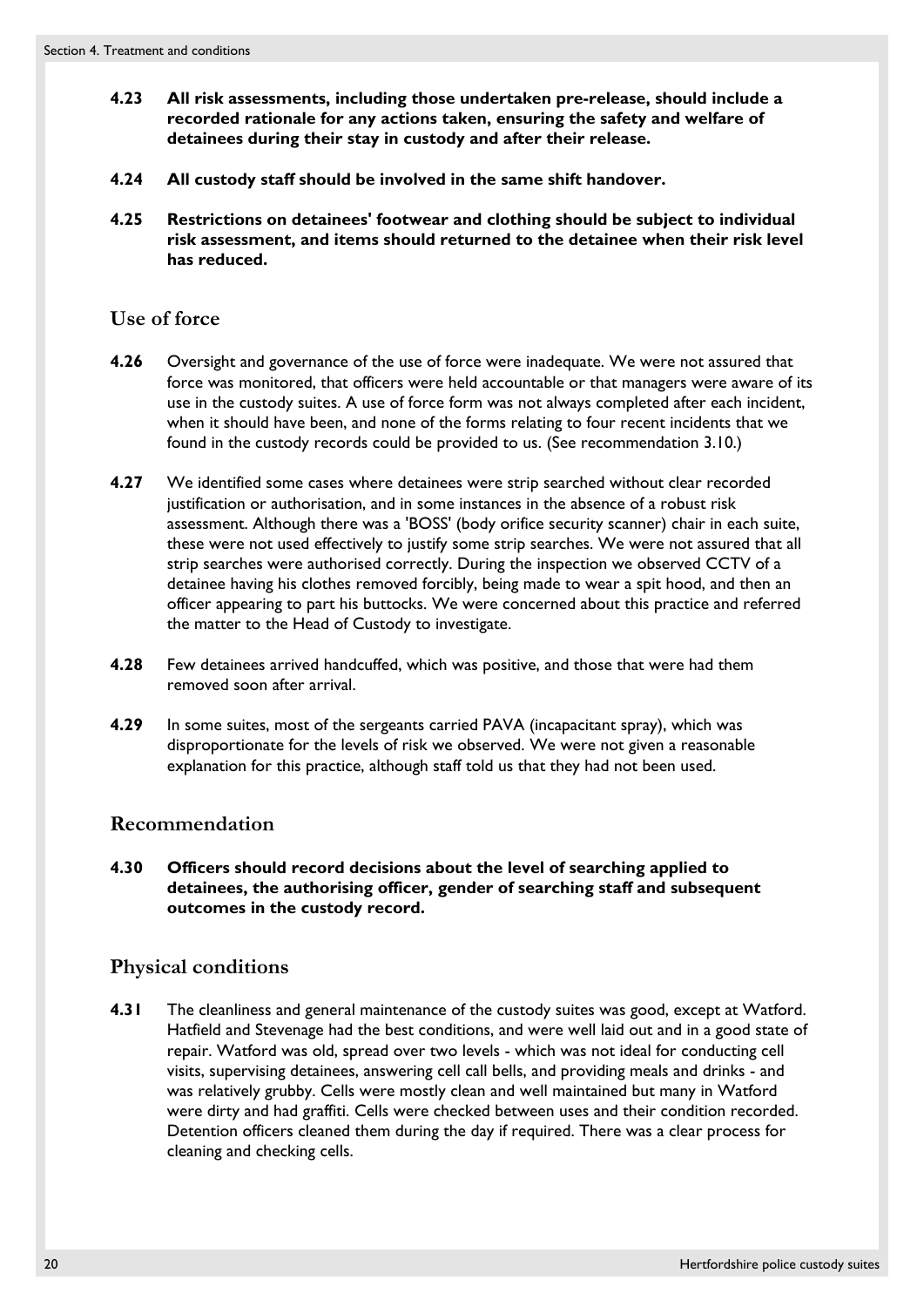- **4.32** CCTV operated in all custody suites but there were no signs at Watford to inform detainees of this. The toilet area in one cell at Watford was not pixilated on the CCTV screen, which meant detainees could be observed using it.
- **4.33** After booking in, all detainees were escorted to their cell by a detention officer (DO), who explained in-cell equipment, such as the cell call bell, handwashing facility and toilet flush. With the exception of Watford, responses to cell call bells were generally prompt – at Watford, however, we saw a busy detention officer mute the call bells several times before responding to them, which caused a delay.

#### **Recommendations**

- <span id="page-20-0"></span>**4.34 Cells in all custody suites should be clean and free from graffiti.**
- <span id="page-20-1"></span>**4.35 Responses to cell call bells should always be prompt, and bells should not be muted before they are answered.**

### **Housekeeping point**

<span id="page-20-2"></span>**4.36** All toilet areas in cells should be pixilated on CCTV viewing screens.

### **Detainee care**

- **4.37** Detainee care was generally good but was affected because there were fewer staff than required to ensure the safety and welfare of detainees, especially in the busier suites such as Hatfield and particularly Watford. We saw some detainee care devolved to arresting officers when the detention officer was busy, which was inappropriate. The duties required of detention officers, including processing detainees, answering call bells, and conducting cell visits promptly and thoroughly, were sometimes compromised when the suite was busy and when staff were booking in detainees. (See main recommendation [2.42](#page-10-0).)
- **4.38** Mattresses and pillows were mostly provided routinely but were not always cleaned between use – and at Watford we saw a mattress being cleaned with a floor mop. Clean blankets were offered routinely. There were sufficient stocks of replacement clothing, including underwear, but replacement footwear was not always provided, except at Stevenage. Detainees were not routinely given toilet paper.
- **4.39** Food and drinks were generally provided regularly, and outside of mealtimes on request. The food available was microwaveable meals of low nutritional value and cereal bars. Food preparation areas were generally clean and well equipped.
- **4.40** All suites had reading material, but not always in a range of languages, and they were not always offered to detainees, although we saw some detainees with reading material in their cells. Suites had rooms to facilitate visits, but these were used infrequently.
- **4.41** Custody suites had well-used exercise yards. The one at Hoddesdon was a caged area used as a holding space when detainees were brought to the custody suite, so any detainees exercising in the yard had to be supervised; if the suite was busy, time out in the yard could not be facilitated. Staff at Watford also told us that there were not enough staff to supervise detainee exercise.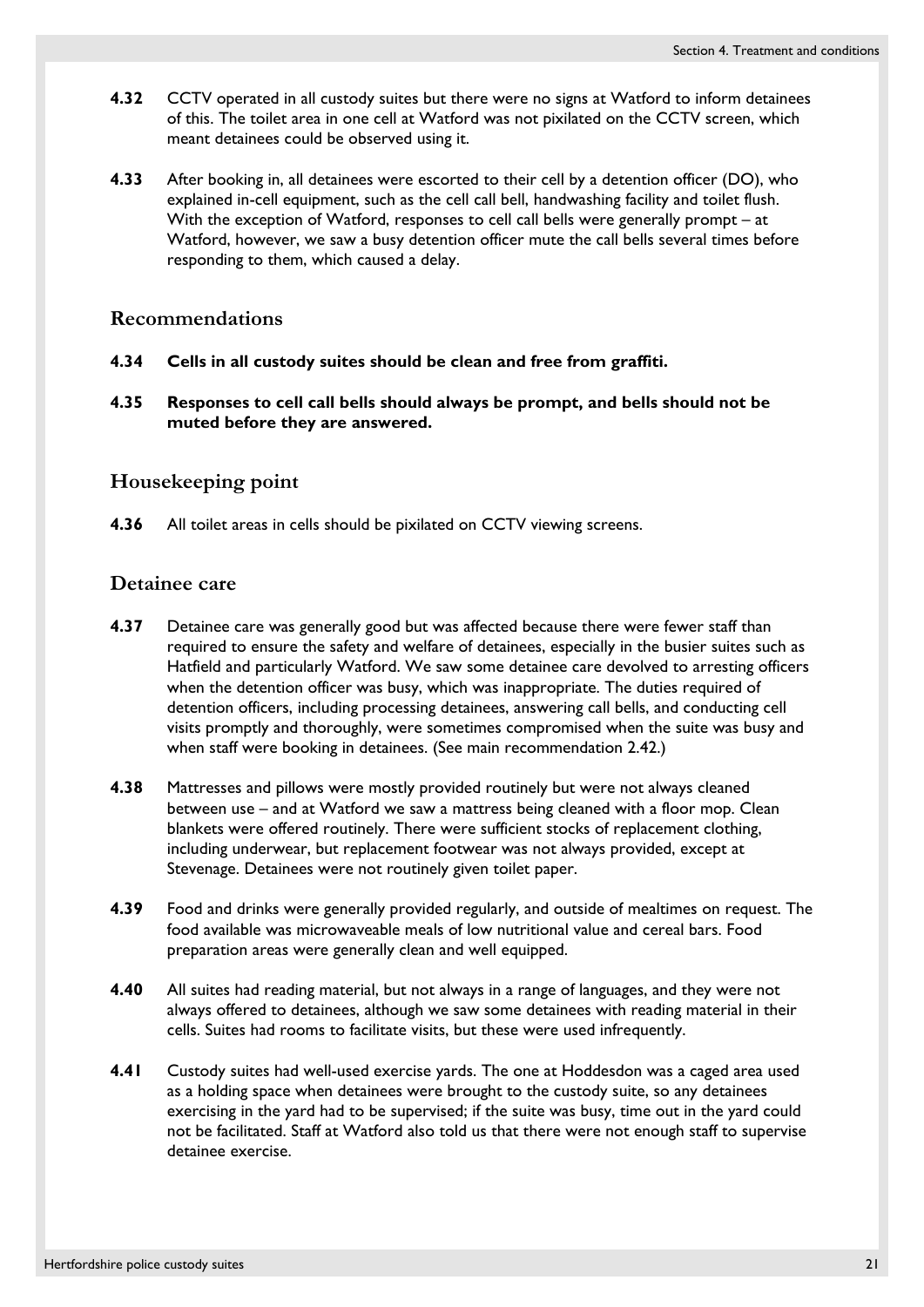**4.42** Showers were available but were not always sufficiently private, and used infrequently, again due to demands on detention officers. Not all women were routinely offered sanitary products.

#### **Recommendations**

- <span id="page-21-0"></span>**4.43 Replacement footwear should be provided for all detainees if their own footwear is removed or stored outside their cell.**
- <span id="page-21-1"></span>**4.44 There should be a small supply of toilet paper in each cell, subject to a risk assessment.**
- <span id="page-21-2"></span>**4.45 All suites should hold a stock of reading material in a range of languages.**
- <span id="page-21-3"></span>**4.46 There should be appropriate arrangements to facilitate visits in all custody suites.**
- <span id="page-21-4"></span>**4.47 All custody suites should facilitate exercise periods for detainees.**
- <span id="page-21-5"></span>**4.48 Women detainees should be offered sanitary products.**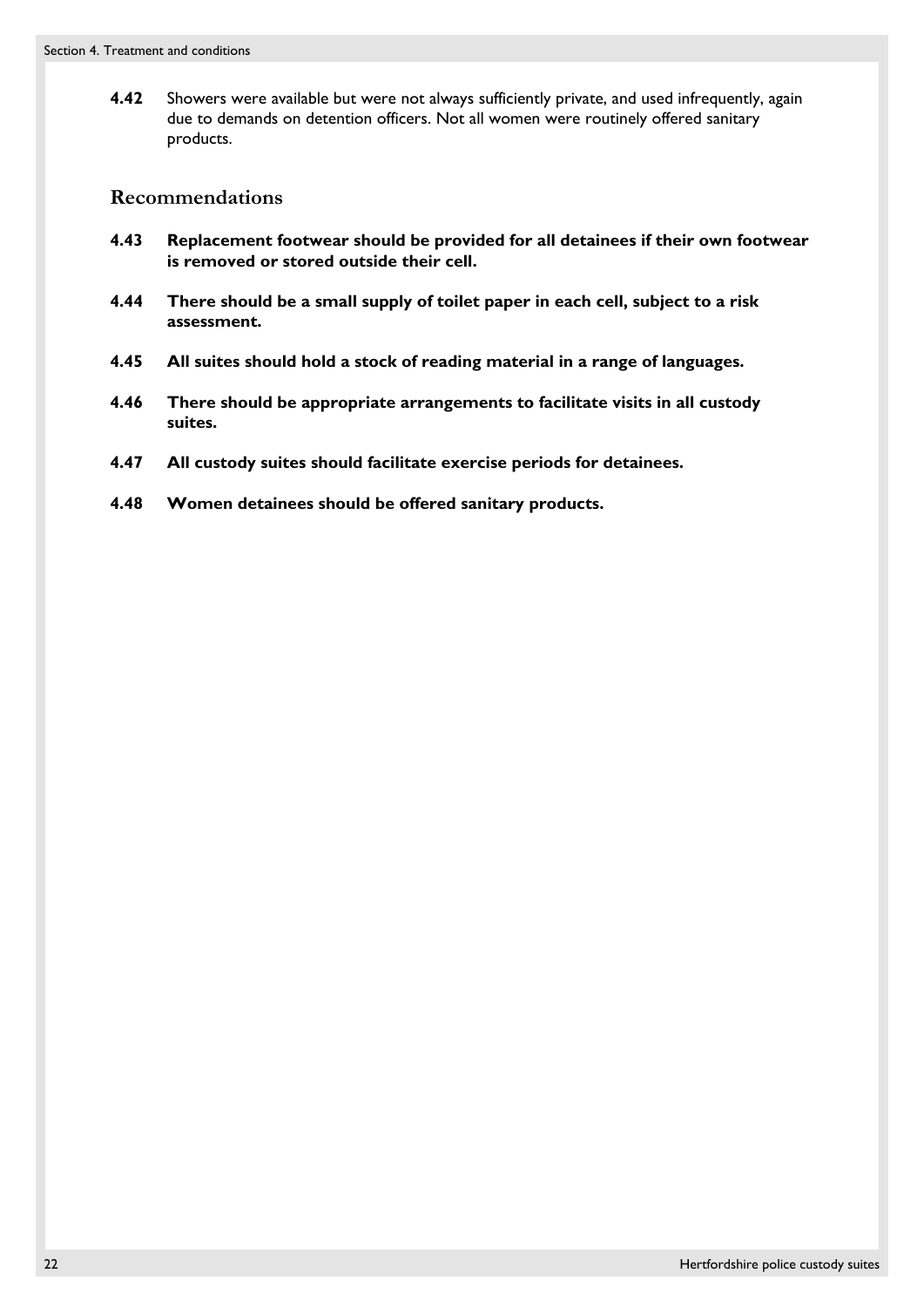# <span id="page-22-0"></span>**Section 5. Individual rights**

#### **Expected outcomes:**

**Detainees are informed of their individual rights on arrival and can freely exercise those rights while in custody.** 

#### **Rights relating to detention**

- **5.1** On arrival at a custody suite, arresting officers completed a form recording the detainee's vulnerabilities and risks, brief details of the offence and the grounds for detention. The custody sergeant then asked the arresting officer, in the presence of the detainee, to provide a full explanation of the circumstances of and the reasons for arrest before authorising detention. Once detention was authorised, detention officers used the information on the form to assist them create a custody record for the detainee.
- **5.2** Sergeants told us that operational officers did not always have a good understanding of the 'necessity criteria' in code G of the Police and Criminal Evidence Act 1984 (PACE) – covering the statutory power of arrest by police officers – but sergeants were confident enough to refuse detention when the circumstances did not merit arrest. We saw this happen on several occasions, with a custody record opened and endorsed with the grounds for refusal. Alternatives to custody included voluntary attendance, street bail and fixed penalty notices.[4](#page-22-1) Voluntary attendance interviews took place outside the custody suite or in interview rooms on their periphery. Data supplied by the force confirmed the increased use of voluntary attendance, which had risen from 1,050 voluntary attendees between April 2013 and March 2014 to 2,077 in 2014-15.
- **5.3** All custody staff were aware of the need to keep detention periods to a minimum, and custody sergeants were clear about their obligations to ensure that cases progressed promptly. We saw cases that were progressed quickly, but we also saw some detainees held in custody for longer than necessary when investigations were passed on to case investigation teams or other departments for completion. Data supplied by the force showed the average detention time for the previous 12 months was 12 hours 42 minutes.
- **5.4** Custody staff reported a good relationship with Home Office Immigration Enforcement officers. We were told that immigration detainees were usually transferred to immigration removal centres within 24 to 48 hours, although a large number of detainees had recently remained in the custody suites for up to three or four days following an operation that had intercepted three lorries carrying illegal immigrants. Data supplied by the force showed that 546 immigration detainees had been held in the past 12 months for an average period in custody of 21 hours, which was down from 25.48 hours in the previous 12 months.

 $\overline{a}$ 

<span id="page-22-1"></span><sup>4</sup> Voluntary attendance is usually used for lesser offences, and involves suspects attending by appointment at a police station to be interviewed about alleged offences; this avoids the need for an arrest and subsequent detention in police custody. Street bail under section 4 of the Criminal Justice Act 2003 enables a person arrested for an offence to be released on bail by a police constable on condition that they attend a police station at a later date. One of the benefits of street bail is that an officer can plan post-arrest investigative action and be ready to interview a suspect when bail is answered.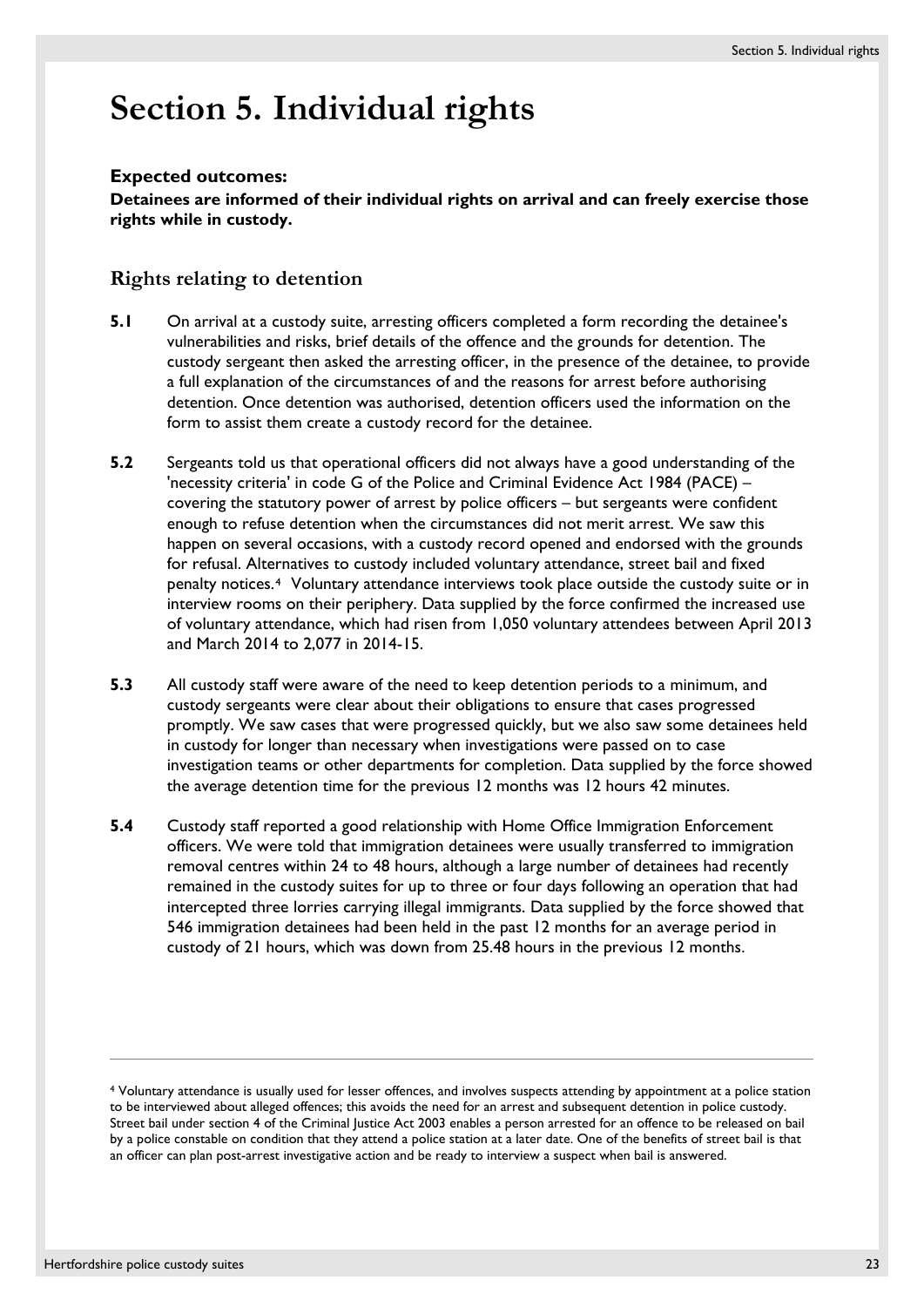- **5.5** Staff assured us that the custody suites were never used as a place of safety for children under section 46 of the Children Act 1989.<sup>[5](#page-23-1)</sup>
- **5.6** Custody staff told us they had not known local authorities to provide safe or secure accommodation when a child had been charged and could not be bailed. We were not assured that staff understood the different requirements for 'safe' and 'secure' accommodation as they told us they would only request secure accommodation.<sup>[6](#page-23-2)</sup> The data supplied by the force showed that 35 children had been charged and had bail refused in the previous 12 months, but the force was unable to identify the number of requests for local authorities to provide alternative accommodation and if any had resulted in children being moved to either secure or non-secure accommodation.
- **5.7** We saw two children in custody who were held overnight without charge with no evidence in the custody record that alternative accommodation was sought or considered. In the case of a 14-year-old boy at Stevenage, the custody sergeant gave us a rationale for having kept the boy in custody overnight, although this had not been documented on the custody record by the custody sergeant or the PACE inspector during his PACE review. In our custody record analysis, one child had been detained overnight and there was no record that alternative accommodation had been considered.
- **5.8** Custody staff were aware of their responsibilities to contact an appropriate adult (AA) when dealing with vulnerable adults and children under 18. Family or friends were contacted in the first instance, and all custody staff we spoke to were aware of the Home Office guidance document to assist AAs when carrying out this role, which was readily available in all the custody suites.
- **5.9** In the absence of family members, AAs for children were available between 8am and 11pm through the Hertfordshire Appropriate Adult Scheme (HAAS), a group of volunteers recruited and trained by the county council's Targeted Youth Services. Custody staff told us that the scheme was very efficient during its operating hours, but when an AA was required outside these times they had to contact the social services emergency duty team (EDT), who (as at our previous inspection) were mostly unable to provide an AA out of hours. Some of the HAAS volunteers were also willing to represent vulnerable adults, but had not received any relevant training. We found a heavy reliance on just a small number of HAAS volunteers providing cover at their local custody suites.
- <span id="page-23-0"></span>**5.10** In our custody record analysis, we looked at the records for six children aged between 13 and 17. All had an AA present while being told their rights and if they were interviewed. One child came into custody with their parent, but the remaining five children had to wait between one hour and 13 hours 40 minutes to access an AA. In the latter case, the child had spent the night in custody before her mother arrived the following morning – although the police had attempted to telephone the mother and had left a voicemail, it was unclear why the services of another AA were not sought.

 $\overline{a}$ 

<span id="page-23-1"></span><sup>5</sup> Section 46(1) of the Children Act 1989 empowers a police officer who has reasonable cause to believe that a child would otherwise be likely to suffer significant harm to remove the child to suitable accommodation.

<span id="page-23-2"></span><sup>6</sup> Under PACE code C note 16D, secure accommodation is only a factor for a child aged 12 or over when other local authority accommodation would not be adequate to protect the public from serious harm from them.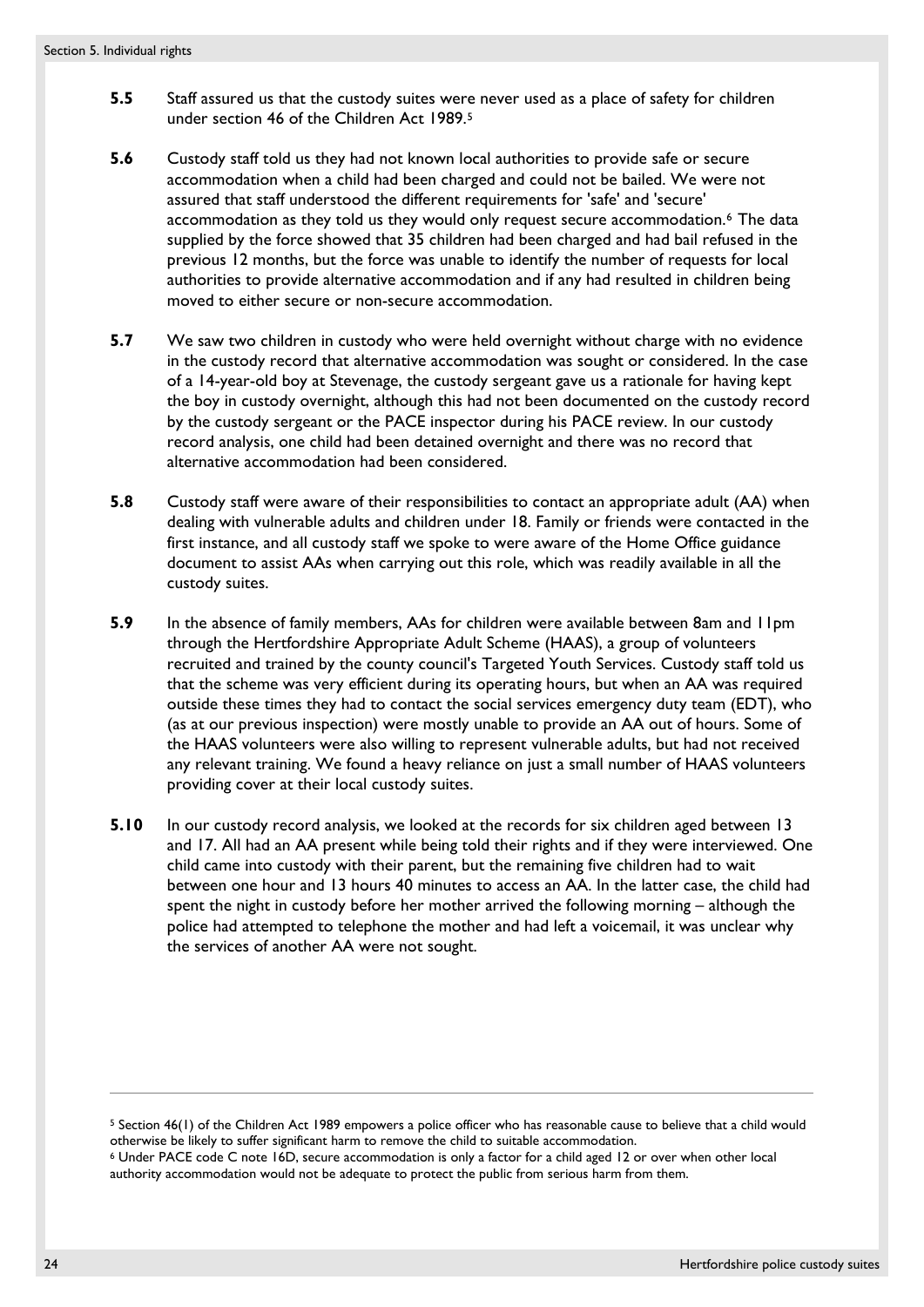- **5.11** During booking in, detention officers advised detainees of their three main rights to have someone informed of their arrest, consult a solicitor and access free independent legal advice, and consult the PACE codes of practice. Some detention officers went further and gave detainees a summarised explanation of 11 of their rights, as detailed on a written notice setting out their rights and entitlements. However, these notices were not routinely offered to all detainees. All custody staff could access these notices in foreign languages for non-English speaking detainees, and an easy-read pictorial version was readily available in all the custody suites.
- **5.12** A professional telephone interpreting service was available to assist the booking-in of non-English speakers through use of double handset telephones. Staff told us that a face-to-face interpreter service was also available for interviews.

### **Recommendations**

- <span id="page-24-1"></span>**5.13 Hertfordshire Constabulary should monitor the time that detainees are kept in detention to ensure that there are no unnecessary delays in progressing their case.**
- <span id="page-24-2"></span>**5.14 If a child is held in custody overnight without charge, a clear justification for this should be recorded on the custody record.**
- <span id="page-24-3"></span>**5.15 Trained appropriate adults should be available at all times for vulnerable adults and children.**
- <span id="page-24-4"></span>**5.16 Contact and attendance times for appropriate adults should be clearly recorded on custody records to enable monitoring.**

### **Rights relating to PACE**

- **5.17** Although we saw detainees being told during their booking in that they could read the PACE codes of practice, these were not routinely shown or explained by custody staff. There were sufficient copies of the up-to-date PACE code C at all suites, and we observed a few detainees who took up the offer and were given a copy to read. The Criminal Defence Service (CDS) posters informing detainees of their right to free legal advice in 24 languages were not displayed at Watford, and in Hatfield and Hoddesdon were only displayed in a limited number of languages.
- <span id="page-24-0"></span>**5.18** All detainees were offered free legal representation, but if they declined, staff did not routinely ask them why or record the reason why they did not wish to use this service. Detainees were not always told that they could change their mind at any time and accept the offer of free legal representation. Detainees who wished to speak to legal advisers could do so in privacy in telephone booths, holding rooms or visits rooms. We saw legal advisers (and AAs) given custody records and associated documentation to read without having to request this, although not all staff were aware of the need to detach any confidential medical information beforehand (see also paragraph [6.12](#page-29-0) and housekeeping point [6.18\)](#page-29-1). In our custody record analysis, all detainees had been offered legal advice and 14 accepted this offer. Some, but not all, records showed when legal advisers were contacted. In three cases it was not clear if legal advisers were contacted, had attended or spoke with detainees on the telephone. Legal advisers told us they had good relations with custody staff.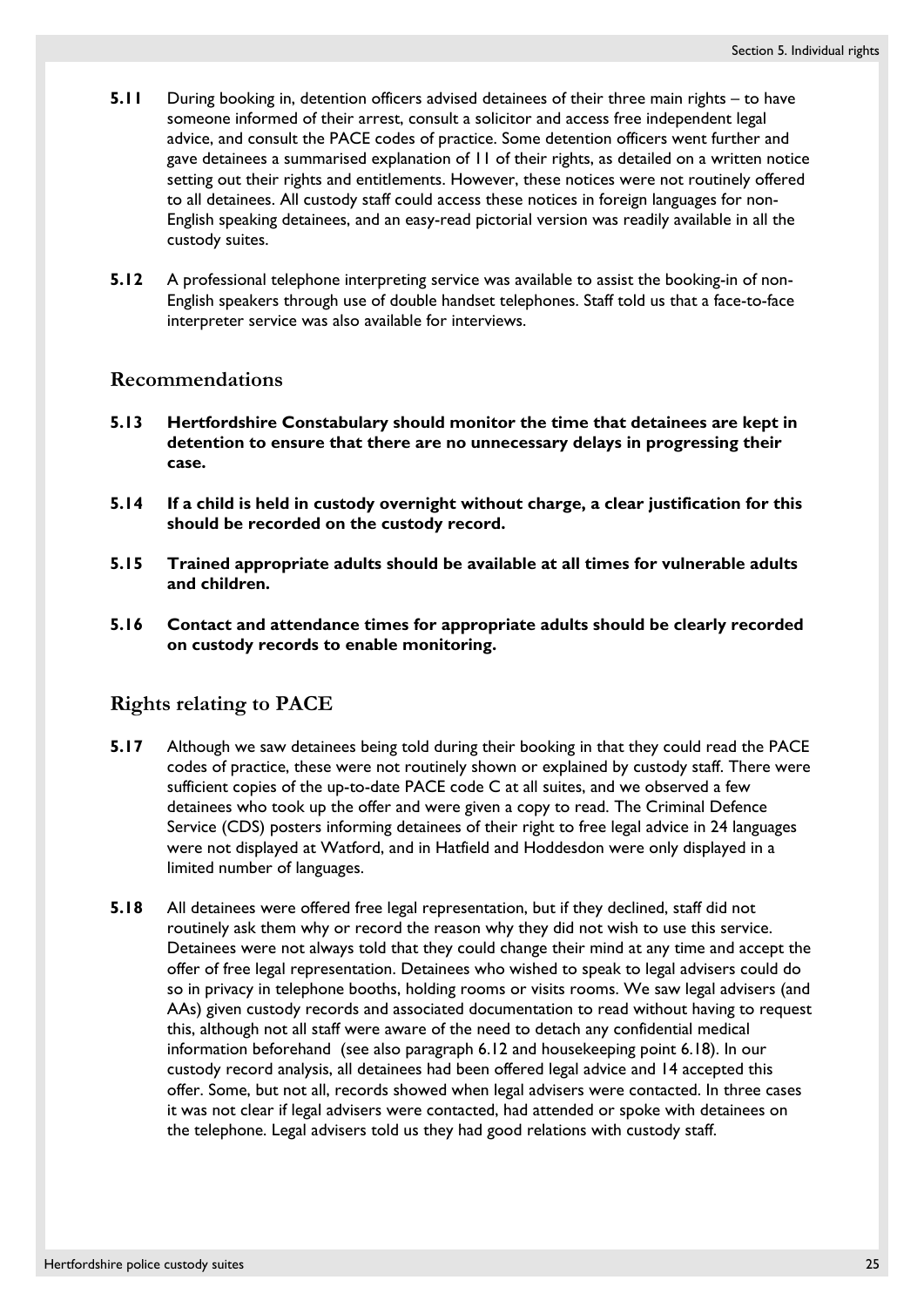- **5.19** We observed detainees being told that they could inform someone of their arrest, which staff facilitated, but this was not always recorded in the custody records we analysed.
- **5.20** Reviews of detainees were undertaken by dedicated PACE inspectors or, in their absence, custody policy and operational inspectors. Custody staff told us that most reviews were carried out over the telephone, and we observed this taking place; this was surprising given the close proximity between the custody suites. Staff also told us that telephone reviews were regularly conducted even when the detainee was a child or a vulnerable adult. In our custody record analysis, 17 of the 20 detainees who required an initial PACE review while in custody had these carried out remotely, and it was unclear in the remaining three cases if they were conducted face-to-face or otherwise. We found no evidence that detainees were routinely reminded of their entitlement to free legal advice while in custody or that they could make representation about their continued detention.
- **5.21** There was an effective system for collecting DNA samples taken in custody.
- **5.22** A 'virtual' (video-enabled) court was in operation at Watford, Stevenage and Hoddesdon custody suites on weekdays, which allowed detainees to appear remotely at the local remand court at Hatfield Magistrates' Court. The virtual court was staffed by dedicated court officers with one based in each of the three custody suites. Each had five slots daily for the virtual court. If the demand was greater then this, the additional detainees were transported by a local prisoner escort contractor direct to the court, although at Hatfield court staff walked detainees through to the court cells as these were next to the police premises. Custody staff told us that even with the introduction of the virtual court they found it difficult to get the court to accept detainees after 1-2pm, which was too early, although there was sometimes flexibility on this. This situation, which was similar to what we found at the previous inspection, caused unacceptable delays for detainees in remaining in custody.

### **Recommendations**

- <span id="page-25-0"></span>**5.23 PACE reviews should be conducted as set out in section 15 Police and Criminal Evidence Act 1984, code C.**
- <span id="page-25-1"></span>**5.24 Contact and attendance times for legal advisers should be clearly recorded on custody records to ensure detainees' rights are complied with.**
- <span id="page-25-2"></span>**5.25 Senior police managers should work with HM Courts & Tribunals Service to ensure that early court closure times do not result in unnecessarily long stays in police custody.**

### **Housekeeping point**

<span id="page-25-3"></span>**5.26** Officers should record the reasons why a detainee declines the offer of legal advice in the custody record, and remind them of their right to access such advice while in custody.

### **Rights relating to treatment**

**5.27** Custody staff gave us a mixed response when we asked how they would handle a complaint, which was similar to our previous findings. Some said they would notify the PACE inspector immediately, while most said they would advise detainees to make a complaint at the front desk on their release. An entry in a custody record that we viewed at Watford said: 'Will not be able to make a complaint until he has left custody'. Such responses could deter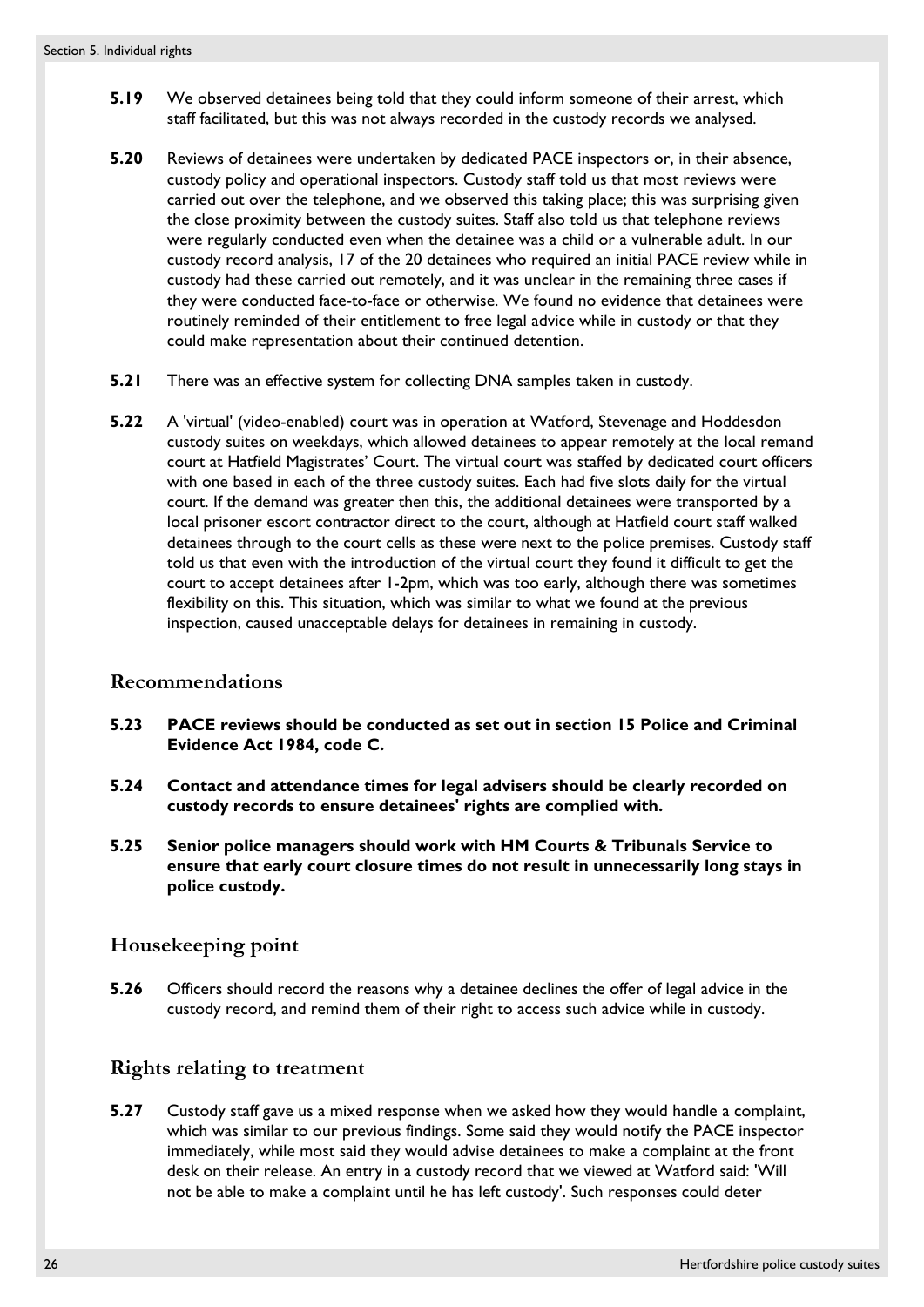complaints. Some staff said their response would depend on whether the complaint related to a custody matter or something else. There was no information on the complaints process displayed in any of the custody suites, and data on complaints in custody were not routinely circulated to custody staff.

### **Recommendation**

#### <span id="page-26-0"></span>**5.28 Detainees should be able to make a complaint while they are still in custody.**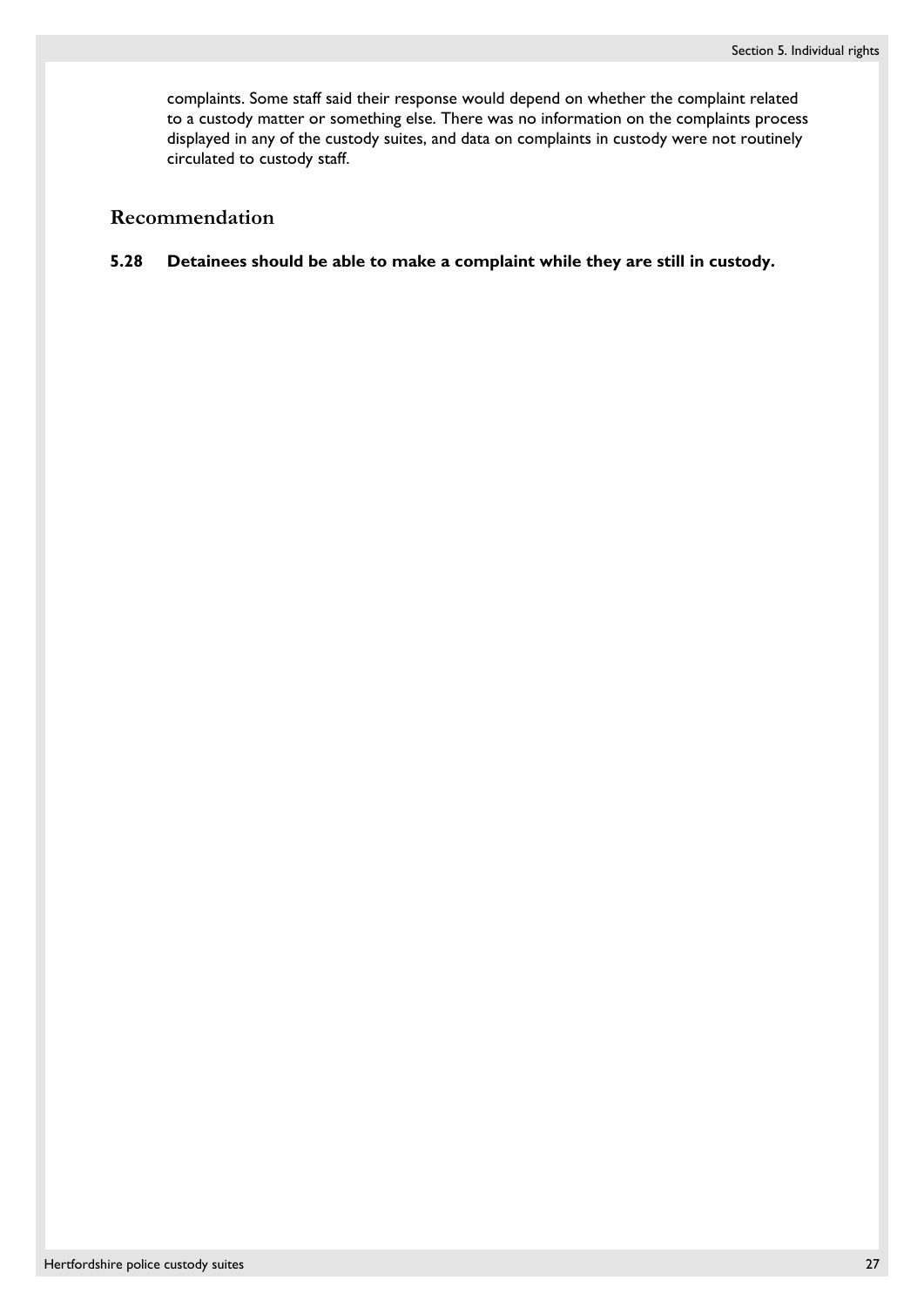Section 6. Health care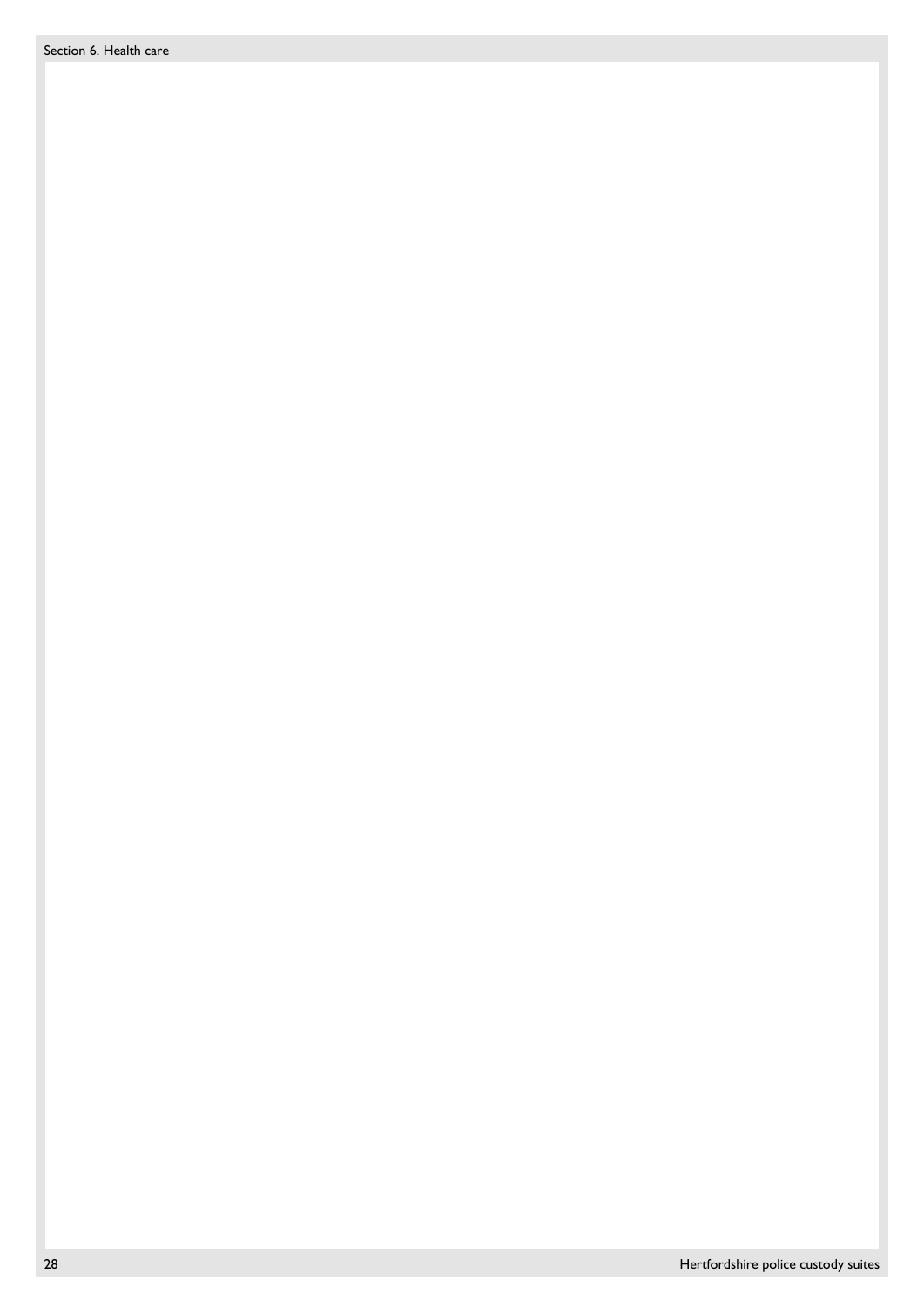# <span id="page-28-0"></span>**Section 6. Health care**

#### **Expected outcomes:**

**Detainees have access to competent health care professionals who meet their physical health, mental health and substance use needs in a timely way.** 

#### **Governance**

- **6.1** G4S provided the physical health services commissioned by Hertfordshire Constabulary. A team of two health care professionals (HCPs) provided 24-hour cover across the four suites, supported by a forensic medical examiner (FME). However, the service was stretched and there were only four HCPs in post out of an establishment of 12. As a result there were significant delays in detainees being seen by health staff, which could have affected their health outcomes.
- **6.2** There were systems to monitor medical and allied health professionals' credentials and revalidation, and G4S provided induction and continuing mandatory training, although supervision for HCPs and professional development opportunities were poor. There was no robust internal mechanism to review providers' performance against their contract. The police held quarterly health care meetings but G4S did not attend these. Clinical governance was generally weak, and collaboration between health providers focused solely on individual cases. (See section on Strategy, paragraph [3.11](#page-13-2) and recommendation [3.16.](#page-13-3))
- **6.3** Service risks were not identified, there was no published health complaints system and policies were unavailable to staff. Although we found evidence of clinical audit and incident management, the outputs were coordinated centrally with limited evidence of learning disseminated to frontline staff.
- **6.4** Each site had an identified medical room. Despite established cleaning schedules, the rooms were poorly maintained and did not comply with infection prevention standards. Sharps bins were not correctly assembled, dated or signed, and no suite had a separate facility or surfaces suitable for forensic sampling. Custody staff received mandatory basic life support training and had access to automated external defibrillators. Emergency equipment was appropriate and in date, but there was no clear audit trail to verify that it was routinely checked and maintained.

### **Recommendations**

- <span id="page-28-1"></span>**6.5 The health provider's contract should be enforced to ensure health staffing levels are always at the level required to meet detainees' needs on a 24 hours basis across all four sites.**
- <span id="page-28-2"></span>**6.6 Clinical governance arrangements should deliver effective clinical leadership that promotes learning from practice.**
- <span id="page-28-3"></span>**6.7 Detainees should be able to complain about health services through a welladvertised and confidential health complaints system.**
- <span id="page-28-4"></span>**6.8 Support for frontline health staff should include access to information, regular team meetings, clinical supervision and professional development programmes for all practitioners.**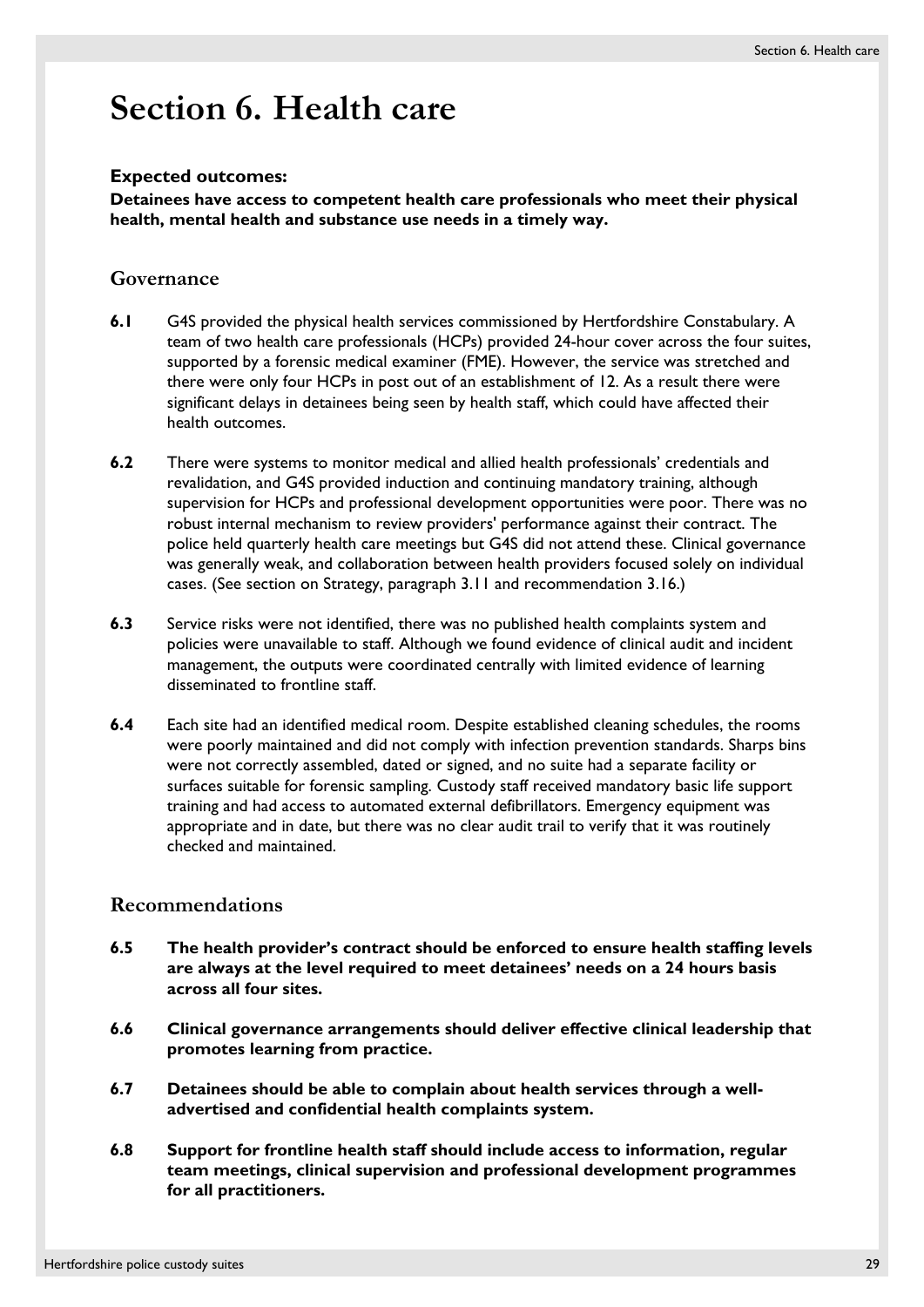- <span id="page-29-2"></span>**6.9 Clinical rooms and practices should comply with relevant standards for preventing infection and forensic sampling.**
- <span id="page-29-3"></span>**6.10 Routine checking and maintenance of emergency equipment should be fully documented and regularly audited.**

### **Patient care**

- **6.11** Performance data produced by G4S indicated that between January and March 2015 an average of 90% of detainees were seen by a HCP within the contract standard time of one hour. The data returns included telephone consultations. However, we found much longer waits, and this was confirmed by all the custody staff we spoke to. Our custody record analysis also indicated long waits for detainees, with the longest wait around 12 hours and the shortest around two hours, with others ranging between three and nine hours. This was inadequate and in several cases could have had a significant impact on health outcomes.
- <span id="page-29-0"></span>**6.12** The clinical interactions we observed were sensitively delivered and clinically appropriate. Handwritten clinical records were legible and the samples we assessed were of good quality. HCPs shared information directly with the police by attaching agreed information on to the custody record. However, these medical records could be accessed by non-custody staff, which was inappropriate and breached data protection law and guidelines on the confidentiality of personal health information (see also paragraph [5.18\)](#page-24-0).
- **6.13** Medication management arrangements were appropriate, although routine weekly stock checks were undertaken by non-clinical staff and we saw a few discrepancies in stock that had not been investigated.
- **6.14** There was a range of patient group directions that enabled health care practitioners to administer an appropriate range of medicines, but these were out of date. Although detainees had access to nicotine replacement therapy through custody staff, which was positive, custody staff and HCPs did not assess or effectively monitor the frequency of administration.
- **6.15** Detainees could continue to receive validated prescribed medication in custody. Symptomatic relief was provided for detainees withdrawing from drugs or alcohol, where clinically indicated, and detainees could continue to receive prescribed opiate substitution therapy. However, the generally long waits to be assessed could lead to delays in treatment.

### **Recommendations**

- <span id="page-29-4"></span>**6.16 Medicine stock monitoring should be regularly verified and audited by the health care professionals team leader, and all discrepancies appropriately investigated.**
- <span id="page-29-5"></span>**6.17 Patient group directions should be updated to ensure they remain appropriate, and they should clarify the arrangements for detainees to access nicotine replacement products.**
- <span id="page-29-1"></span>**6.18 All clinical records should be held in line with the Data Protection Act and Caldicott guidelines on the confidentiality of personal health information.**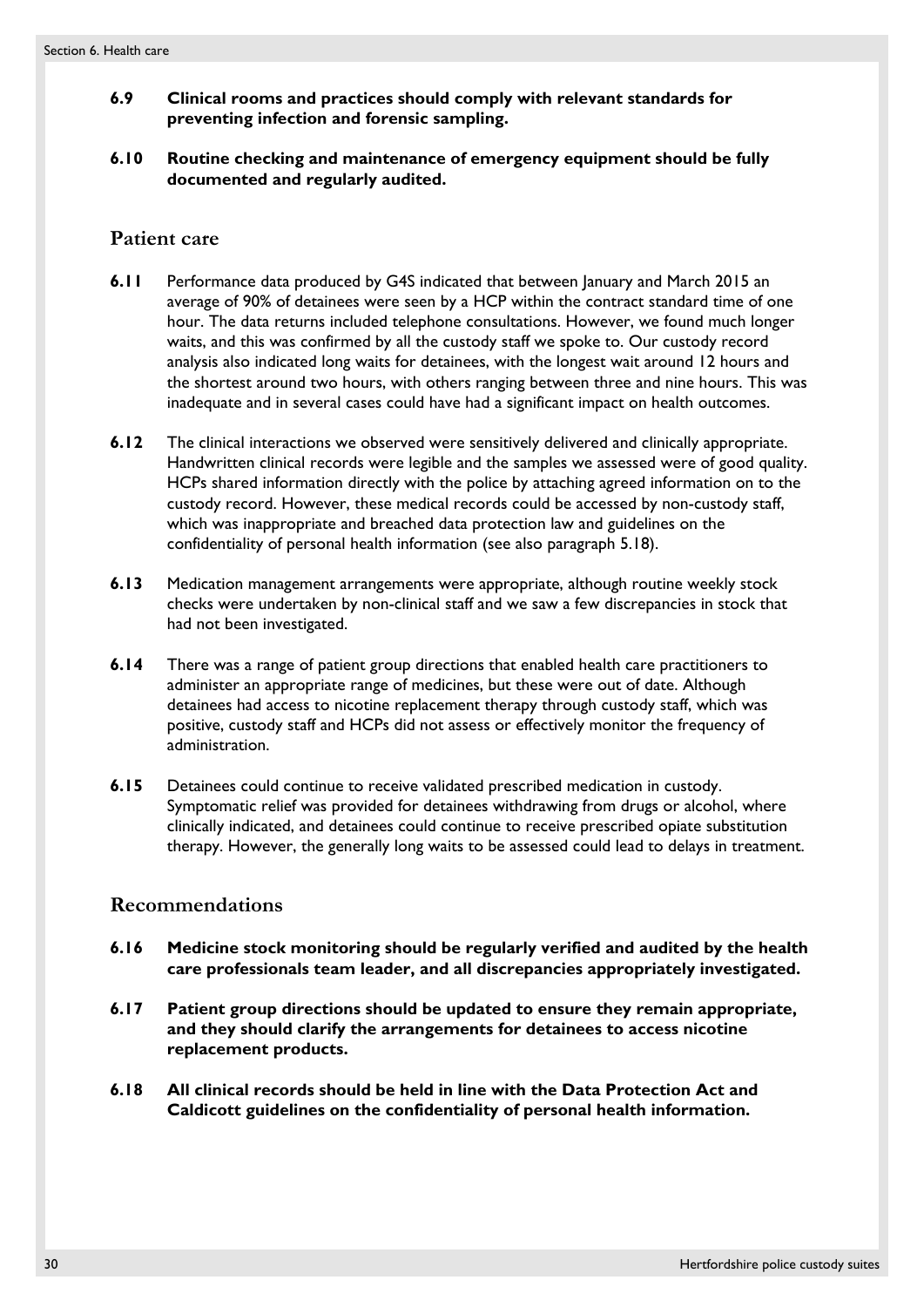#### **Substance misuse**

- **6.19** Substance misuse services were provided by Spectrum, part of the Crime Reduction Initiatives (CRI) charity, with a focus on reducing reoffending. The community-based service offered effective support to detainees with drug or alcohol problems. Spectrum workers visited the custody suites daily and spoke to detainees. Practitioners also responded to referrals from custody staff or other health professionals.
- **6.20** There was a team of three full-time staff (plus a manager), with two workers visiting two suites each, although only two workers were available at the time of our inspection. As a result initial contacts were sometimes by telephone. Outside of service hours, custody and health care staff submitted paper referrals, which were picked up at the Spectrum worker's next visit. Detainees who arrived in custody after 9pm on Friday were unlikely to have contact with Spectrum before they were released, which was a gap in the service.
- **6.21** The Spectrum team maintained contact with detainees who required support in the community for drug and alcohol problems and facilitated access to other services, including clinical treatment, psychosocial support or needle exchange schemes and other confidential services. Young people were seen by the service if requested, but were signposted or directly referred to age-appropriate services.
- **6.22** The CRI manager and Spectrum staff attended the quarterly partnership meeting chaired by the police. Governance of the service was appropriate, and the staff were motivated, well trained and effectively supported. The Spectrum team sought consent appropriately from detainees to share information.

#### **Recommendation**

<span id="page-30-0"></span>**6.23 Substance misuse services should be sufficiently staffed to enable daily visits to all custody suites.** 

### **Mental health**

- **6.24** Mental health services were provided by Criminal Justice Mental Health Team (CJMHT), part of Hertfordshire Partnership University NHS Foundation Trust. The team comprised three staff who screened all detainees in the suites at the start of their shift (8am-4pm, weekdays only) and any subsequent arrivals. Outside these hours any referrals were made to the local authority emergency duty team. The team also provided a liaison service to courts, virtual courts and proportionate justice suites across the county. The service provided advice to detainees, custody staff, interviewing officers and health care professionals. A 'mentally disordered offender' panel was held monthly for each custody area, which considered detainees with complex needs who could be diverted from custody, and agreed actions.
- **6.25** There was a local shortage of approved mental health practitioners, and access to local acute beds and transport were also problematic, which affected the time taken to complete assessments under the Mental Health Act. Although delays were longer at night, we also saw evidence of delays during working hours. This meant that people in mental health crisis were in custody for significantly and unacceptably longer than was necessary, when more specialist health care was appropriate.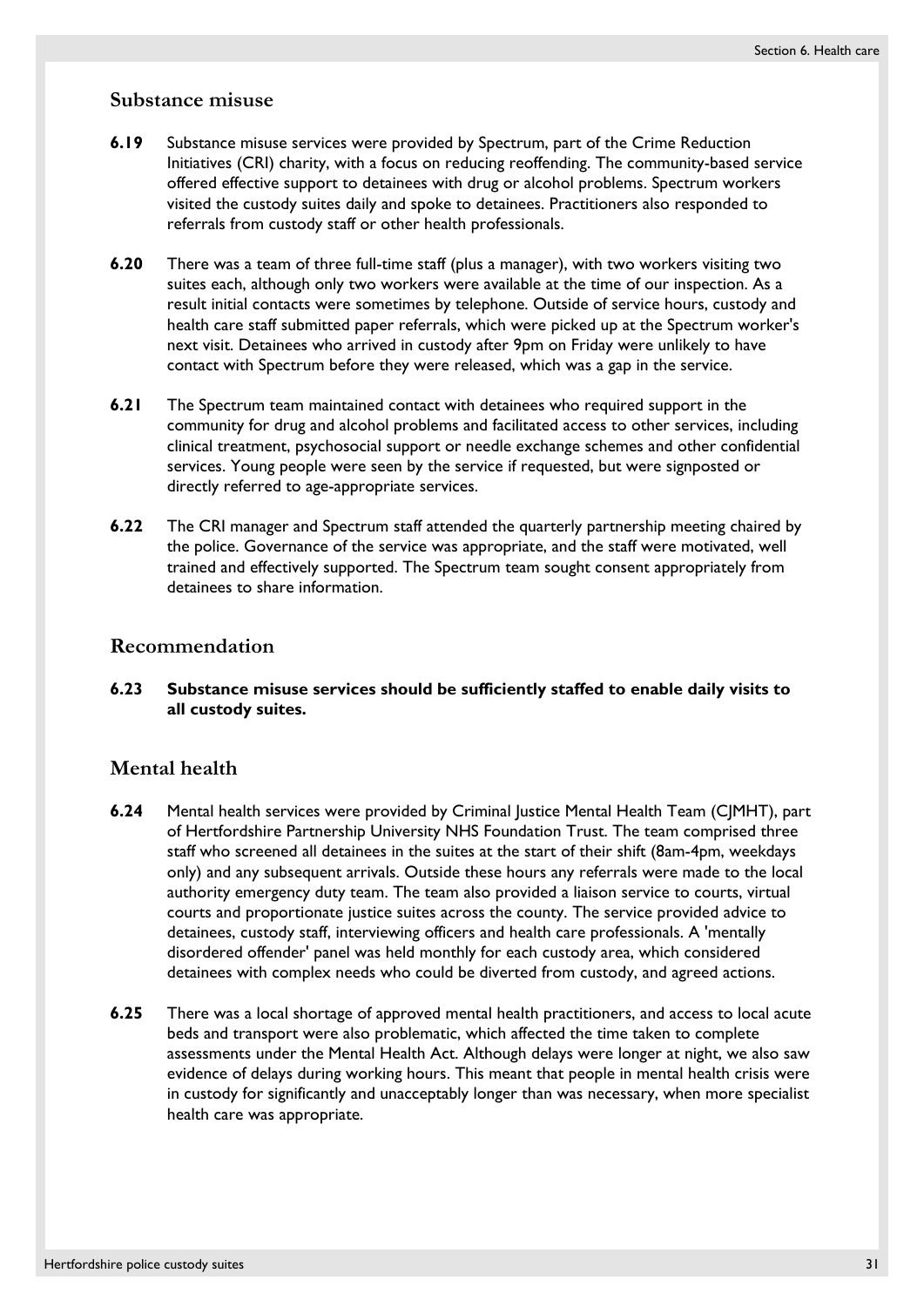- **6.26** The CJMHT was contracted as an adult service, although staff told us that they would screen young people in custody. The trust provided a child and adolescent mental health service (CAMHS), although links to this were weak and we received varying views from mental health staff about how young people were referred to the service.
- **6.27** The team had provided monthly mental health awareness training for custody staff, and in recent months there had been an intensive weekly programme for a cohort of newly employed staff.
- **6.28** We found no evidence that people were detained in police custody suites in Hertfordshire under section 136 of the Mental Health Act,<sup>[7](#page-31-0)</sup> and the suites had not been used for this purpose in the last three years. In the previous 12 months, 216 people had been held under section 136 in the three specialist locations provided by the trust.

### **Recommendation**

<span id="page-31-1"></span>**6.29 Detainees with mental health needs should have prompt access to specialist mental health services out of hours, and those who need an assessment under the Mental Health Act should receive this without delay.** 

 $\overline{a}$ 

<span id="page-31-0"></span><sup>7</sup> Section 136 enables a police officer to remove someone from a public place and take them to a place of safety – for example, a police station. It also states clearly that the purpose of being taken to the place of safety is to enable the person to be examined by a doctor and interviewed by an approved social worker, and for the making of any necessary arrangements for treatment or care.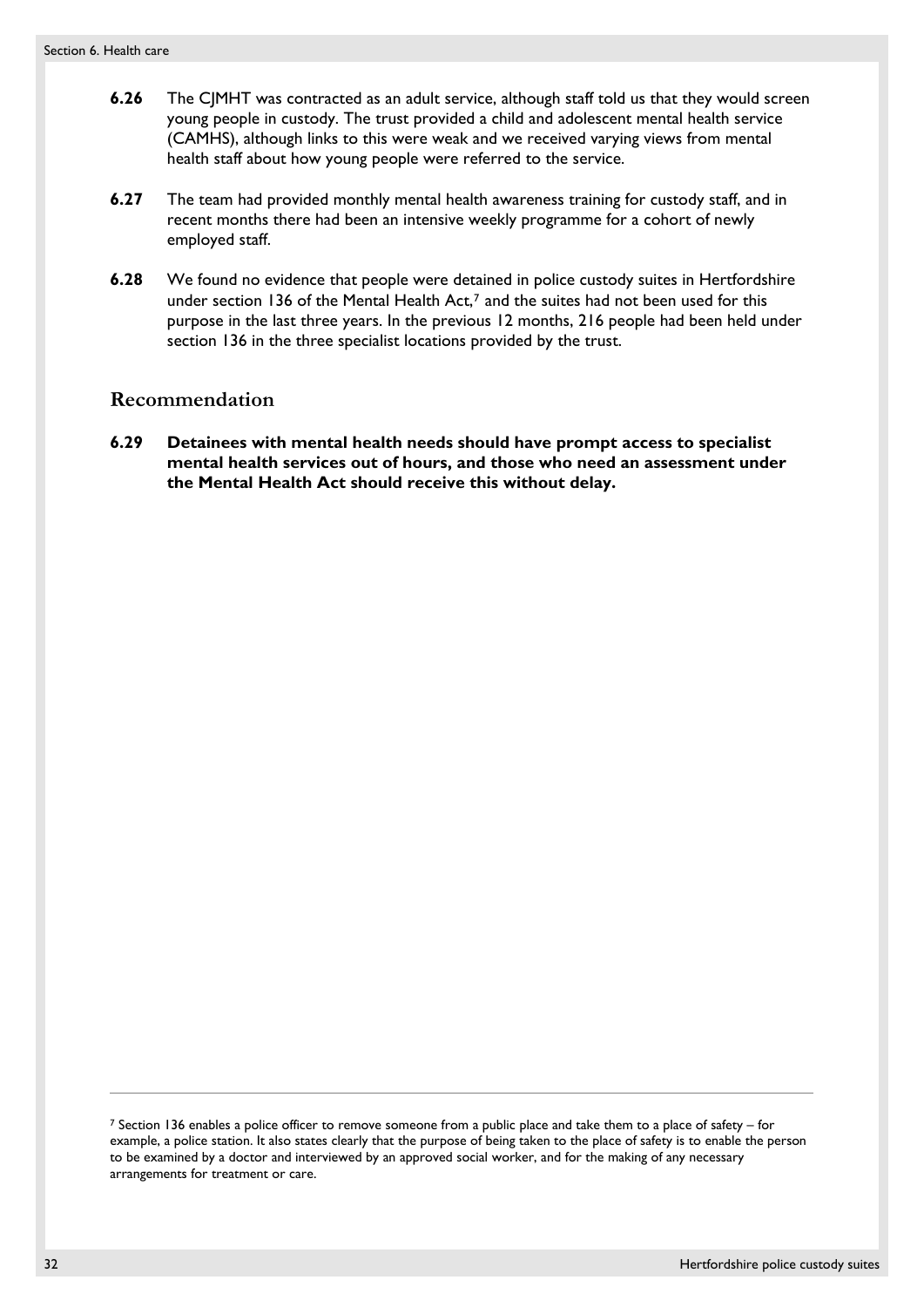# <span id="page-32-0"></span>**Section 7. Summary of recommendations and housekeeping points**

# **Main recommendations**

- **7.1** There should be sufficient staff in custody suites at all times to ensure the safety and wellbeing of detainees. ([2.43\)](#page-10-2)
- **7.2** Hertfordshire Constabulary should collect and analyse management information, including quality assurance processes, to ensure robust assessment of standards of custody provision. [\(2.44](#page-10-1))
- **7.3** Hertfordshire Constabulary should reassure itself that use of force is in accordance with the College of Policing guidance and ensure it records and monitors use of force data to establish trends, training needs and staff accountability. [\(2.45\)](#page-11-1)
- **7.4** The Force should engage with their counterparts in the local authority, instigate an immediate review of the provision of local authority accommodation for children under section 38(6) PACE 1984, and monitor performance data to ensure that children are not detained unnecessarily in police cells. ([2.46\)](#page-11-0)

# **Recommendations**

#### **Strategy**

- **7.5** The force should ensure that use of force forms are completed correctly when detainees are subjected to force while in custody. [\(3.10](#page-13-1))
- **7.6** There should be an effective partnership arrangement that enables robust monitoring of the quality and performance of health providers to ensure safe and timely outcomes for ill or vulnerable detainees. [\(3.16](#page-13-3))
- **7.7** The sampling of custody records should effectively cross-reference the audiovisual record with the written detention log. ([3.20\)](#page-14-0)

### **Treatment and conditions**

- **7.8** Custody staff should ask all detainees if they have any dependency obligations and help to address these. ([4.7](#page-16-1))
- **7.9** Custody staff should have a clearer focus on the needs of all detainees, particularly women, children and those with disabilities. [\(4.8](#page-17-0))
- **7.10** Girls under 16 should be allocated a named female officer who is responsible for their care while in custody. ([4.9](#page-17-1))
- **7.11** Police vehicles should not be used as a location to hold detainees waiting detainees to be booked in. ([4.21](#page-18-0))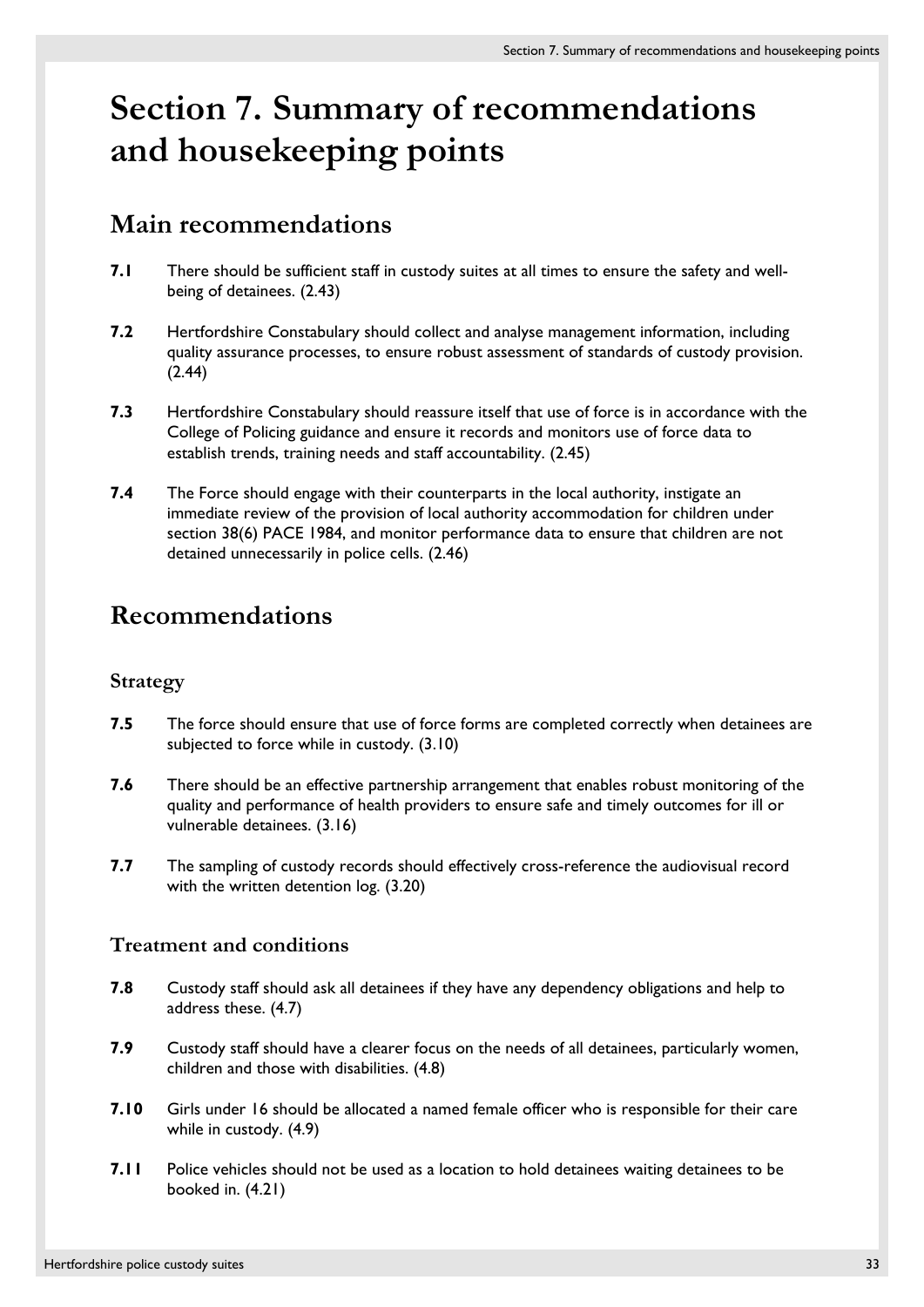- **7.12** Anti-rip clothing should only be used in exceptional circumstances and as a last resort to protect the detainee from harm, with recorded rationale based on a risk assessment. [\(4.22](#page-18-1))
- **7.13** All risk assessments, including those undertaken pre-release, should include a recorded rationale for any actions taken, ensuring the safety and welfare of detainees during their stay in custody and after their release. ([4.23\)](#page-19-1)
- **7.14** All custody staff should be involved in the same shift handover. ([4.24\)](#page-19-2)
- **7.15** Restrictions on detainees' footwear and clothing should be subject to individual risk assessment, and items should returned to the detainee when their risk level has reduced. [\(4.25](#page-19-3))
- **7.16** Officers should record decisions about the level of searching applied to detainees, the authorising officer, gender of searching staff and subsequent outcomes in the custody record. [\(4.30](#page-19-4))
- **7.17** Cells in all custody suites should be clean and free from graffiti. ([4.34\)](#page-20-0)
- **7.18** Responses to cell call bells should always be prompt, and bells should not be muted before they are answered. [\(4.35](#page-20-1))
- **7.19** Replacement footwear should be provided for all detainees if their own footwear is removed or stored outside their cell. [\(4.43](#page-21-0))
- **7.20** There should be a small supply of toilet paper in each cell, subject to a risk assessment. [\(4.44](#page-21-1))
- **7.21** All suites should hold a stock of reading material in a range of languages. ([4.45\)](#page-21-2)
- **7.22** There should be appropriate arrangements to facilitate visits in all custody suites. ([4.46\)](#page-21-3)
- **7.23** All custody suites should facilitate exercise periods for detainees. [\(4.47](#page-21-4))
- **7.24** Women detainees should be offered sanitary products. [\(4.48](#page-21-5))

### **Individual rights**

- **7.25** Hertfordshire Constabulary should monitor the time that detainees are kept in detention to ensure that there are no unnecessary delays in progressing their case. ([5.13](#page-24-1))
- **7.26** If a child is held in custody overnight without charge, a clear justification for this should be recorded on the custody record. [\(5.14](#page-24-2))
- **7.27** Trained appropriate adults should be available at all times for vulnerable adults and children. [\(5.15](#page-24-3))
- **7.28** Contact and attendance times for appropriate adults should be clearly recorded on custody records to enable monitoring. [\(5.16](#page-24-4))
- **7.29** PACE reviews should be conducted as set out in section 15 Police and Criminal Evidence Act 1984, code C. ([5.23\)](#page-25-0)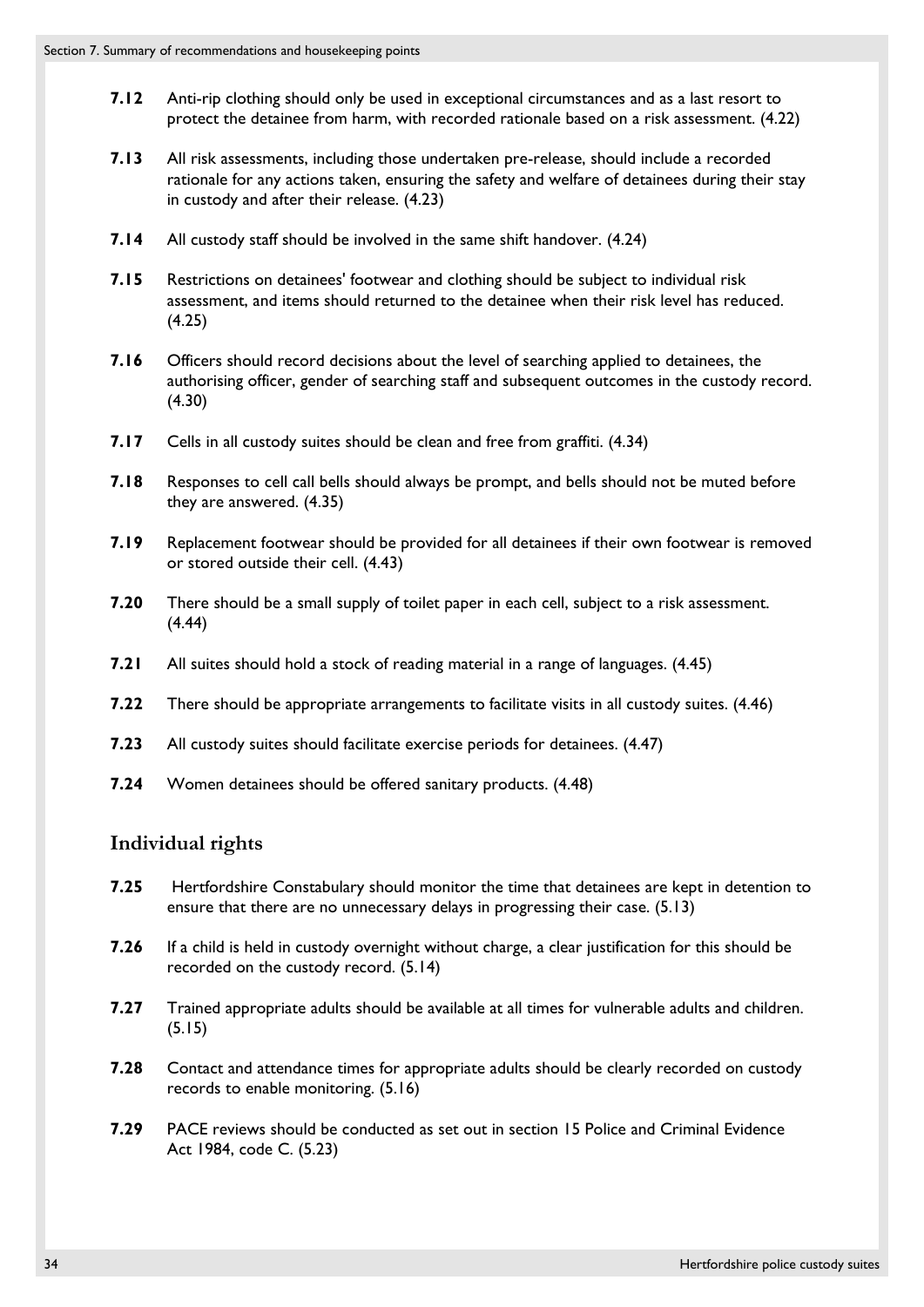- **7.30** Contact and attendance times for legal advisers should be clearly recorded on custody records to ensure detainees' rights are complied with. ([5.24\)](#page-25-1)
- **7.31** Senior police managers should work with HM Courts & Tribunals Service to ensure that early court closure times do not result in unnecessarily long stays in police custody. ([5.25\)](#page-25-2)
- **7.32** Detainees should be able to make a complaint while they are still in custody. ([5.28](#page-26-0))

#### **Health care**

- **7.33** The health provider's contract should be enforced to ensure health staffing levels are always at the level required to meet detainees' needs on a 24 hours basis across all four sites. ([6.5](#page-28-1))
- **7.34** Clinical governance arrangements should deliver effective clinical leadership that promotes learning from practice. ([6.6](#page-28-2))
- **7.35** Detainees should be able to complain about health services through a well-advertised and confidential health complaints system. ([6.7\)](#page-28-3)
- **7.36** Support for frontline health staff should include access to information, regular team meetings, clinical supervision and professional development programmes for all practitioners. [\(6.8\)](#page-28-4)
- **7.37** Clinical rooms and practices should comply with relevant standards for preventing infection and forensic sampling. ([6.9](#page-29-2))
- **7.38** Routine checking and maintenance of emergency equipment should be fully documented and regularly audited. [\(6.10\)](#page-29-3)
- **7.39** Medicine stock monitoring should be regularly verified and audited by the health care professionals team leader, and all discrepancies appropriately investigated. ([6.16\)](#page-29-4)
- **7.40** Patient group directions should be updated to ensure they remain appropriate, and they should clarify the arrangements for detainees to access nicotine replacement products. [\(6.17](#page-29-5))
- **7.41** All clinical records should be held in line with the Data Protection Act and Caldicott guidelines on the confidentiality of personal health information. [\(6.18](#page-29-1))
- **7.42** Substance misuse services should be sufficiently staffed to enable daily visits to all custody suites. [\(6.23\)](#page-30-0)
- **7.43** Detainees with mental health needs should have prompt access to specialist mental health services out of hours, and those who need an assessment under the Mental Health Act should receive this without delay. ([6.29\)](#page-31-1)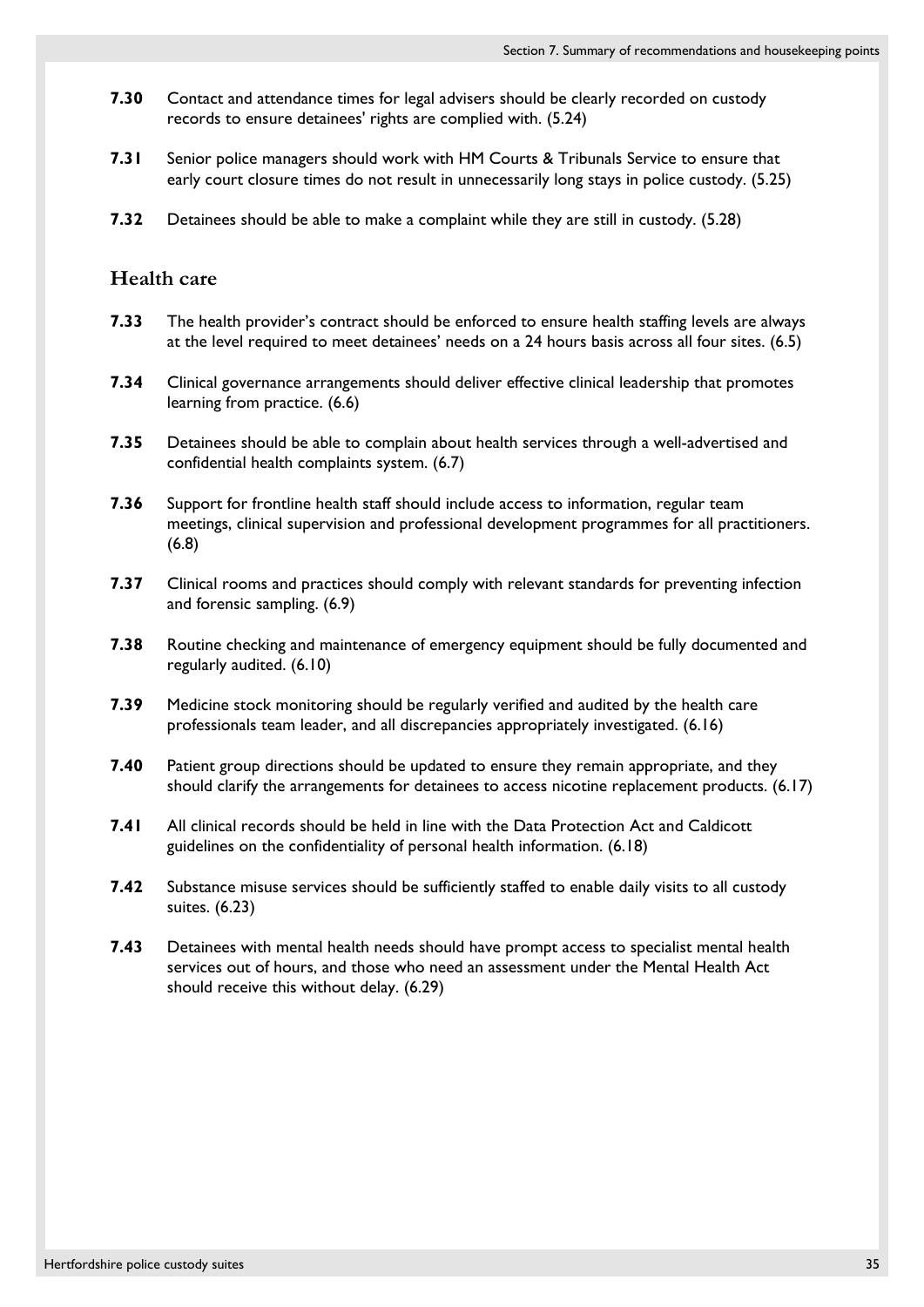# **Housekeeping points**

### **Treatment and conditions**

**7.44** All toilet areas in cells should be pixilated on CCTV viewing screens. ([4.36\)](#page-20-2)

### **Individual rights**

**7.45** Officers should record the reasons why a detainee declines the offer of legal advice in the custody record, and remind them of their right to access such advice while in custody. ([5.26\)](#page-25-3)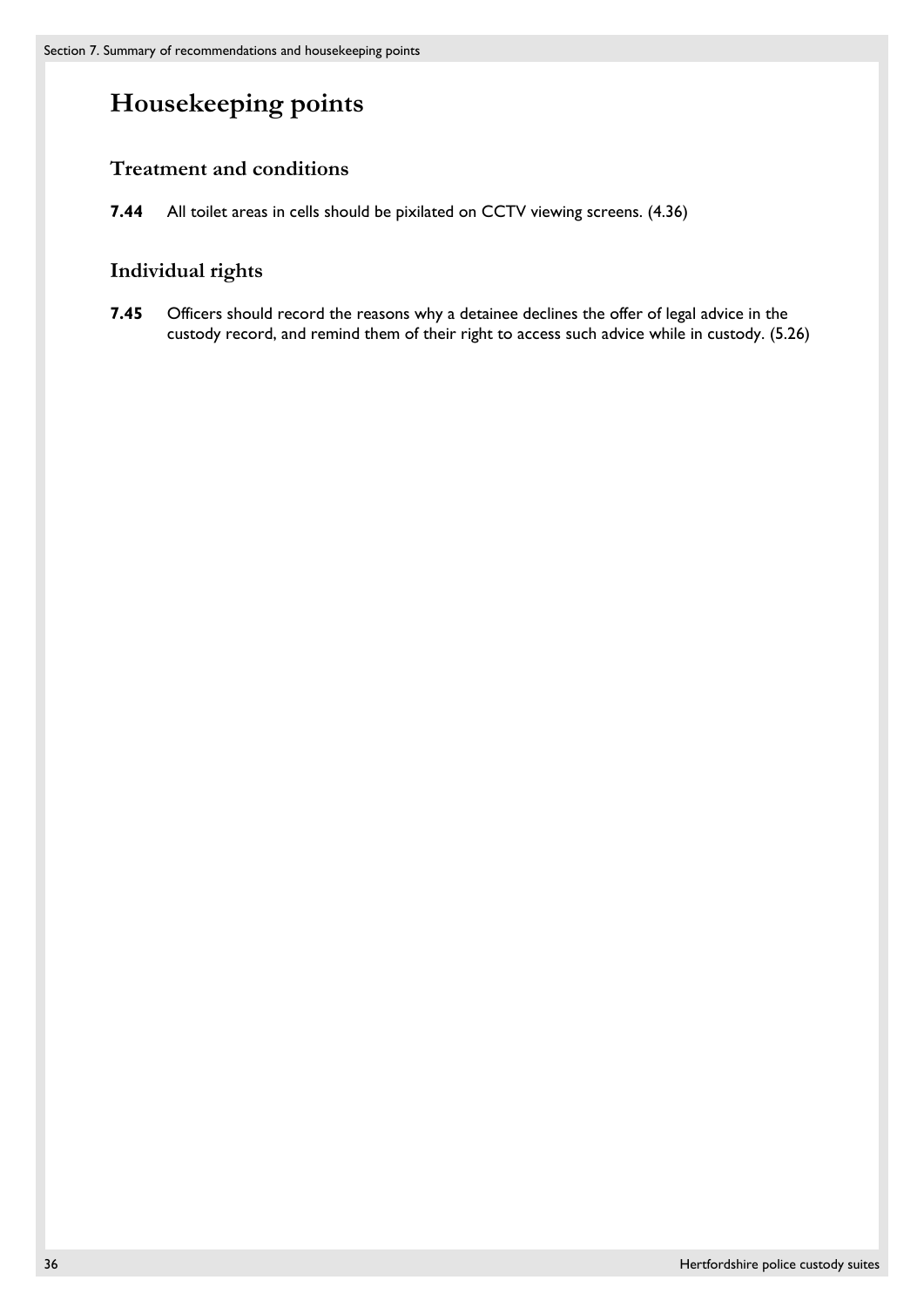# <span id="page-36-0"></span>**Section 8. Appendices**

# <span id="page-36-1"></span>**Appendix I: Inspection team**

Nick Hardwick **HM** Chief Inspector of Prisons Maneer Afsar **HMI Prisons team leader** Fionnuala Gordon HMI Prisons inspector Vinnett Pearcy HMI Prisons inspector Kellie Reeve **HMI Prisons** inspector Fiona Shearlaw HMI Prisons inspector Clive Burgess HMIC lead staff officer Anthony Davies **HMIC** staff officer Steve Eley HMI Prisons health services inspector Jan Fooks-Bale Care Quality Commission inspector Jessica Kelly HMI Prisons researcher Alissa Redmond HMI Prisons researcher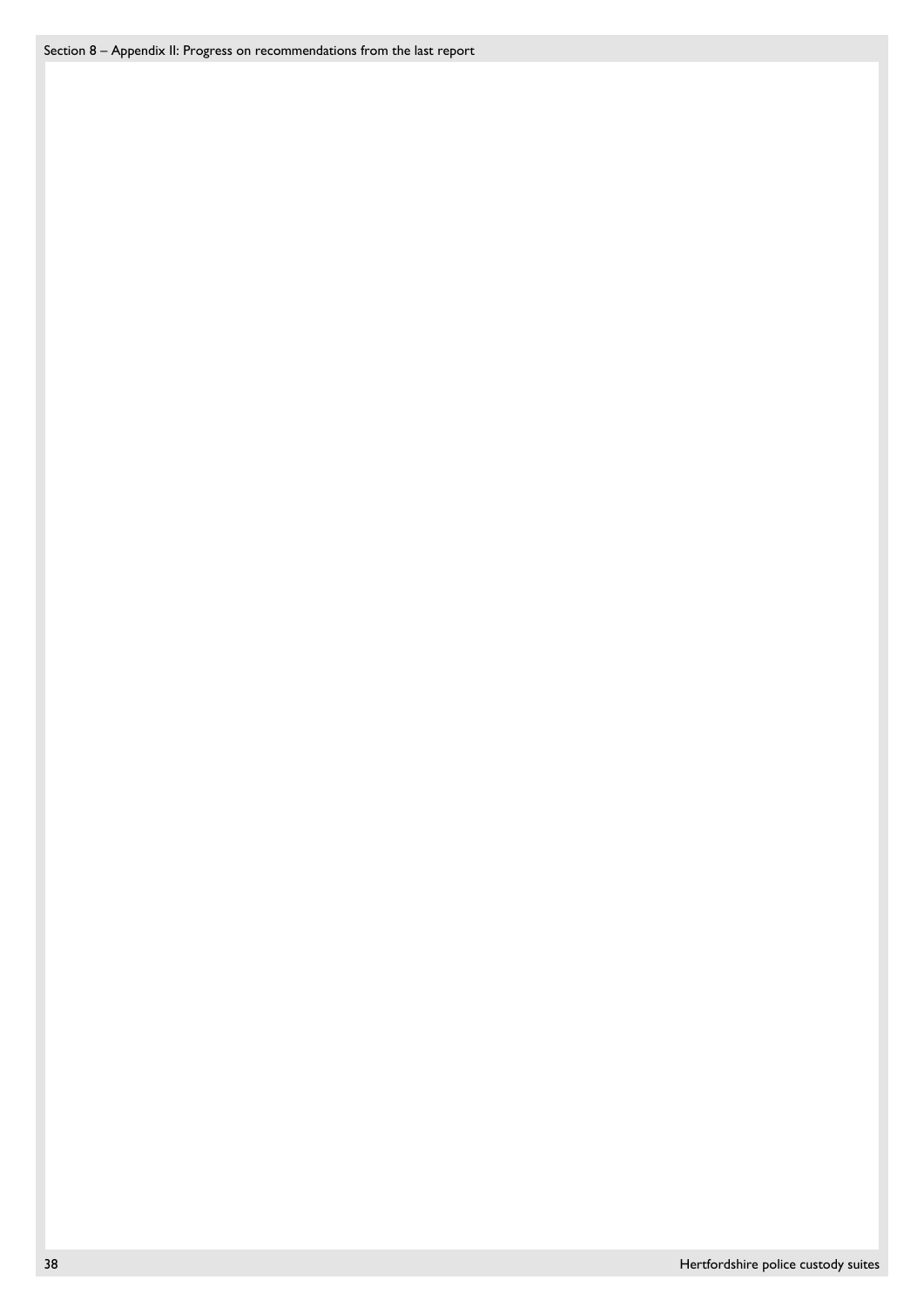# <span id="page-38-0"></span>**Appendix II: Progress on recommendations from the last report**

The following is a summary of the main findings from the last report and a list of all the recommendations made. The reference numbers at the end of each recommendation refer to the paragraph location in the previous report. If a recommendation has been repeated in the main report, its new paragraph number is also provided.

# **Strategy**

**There is a strategic focus on custody that drives the development and application of custody-specific policies and procedures to protect the well-being of detainees.** 

#### **Recommendations**

The provision of custody services at Watford should be overhauled at the earliest opportunity to ensure the consistent application of corporate standards. (3.23) **Partially achieved** 

An ongoing regime of refresher training should be implemented which addresses core skills and knowledge. This should be centrally managed on behalf of BCUs. (3.24) **Achieved** 

The risk posed by ligature points should be understood by staff, and detainees supervised according to risk while in custody. (3.25) **Achieved** 

BCU policies which offer local guidance should be validated to ensure that they do not conflict with force policies. (3.26) **No longer relevant** 

Specific policies in relation to the treatment female detainees and young people under 18 years of age should be introduced. (3.27) **Not achieved** 

The roles of custody sergeant and detention escort officer should be dedicated for a reasonable length of time and staff specially selected for the role based on motivation and suitability. (3.28) **Achieved** 

# **Treatment and conditions**

**Detainees are held in a clean and decent environment in which their safety is protected and their multiple and diverse needs are met.** 

#### **Recommendations**

A clear protocol for transferring detainees from police to court cells should be agreed with the escort contractor and adhered to in all custody suites, maximising the use of both sets of cells. (4.93) **No longer relevant**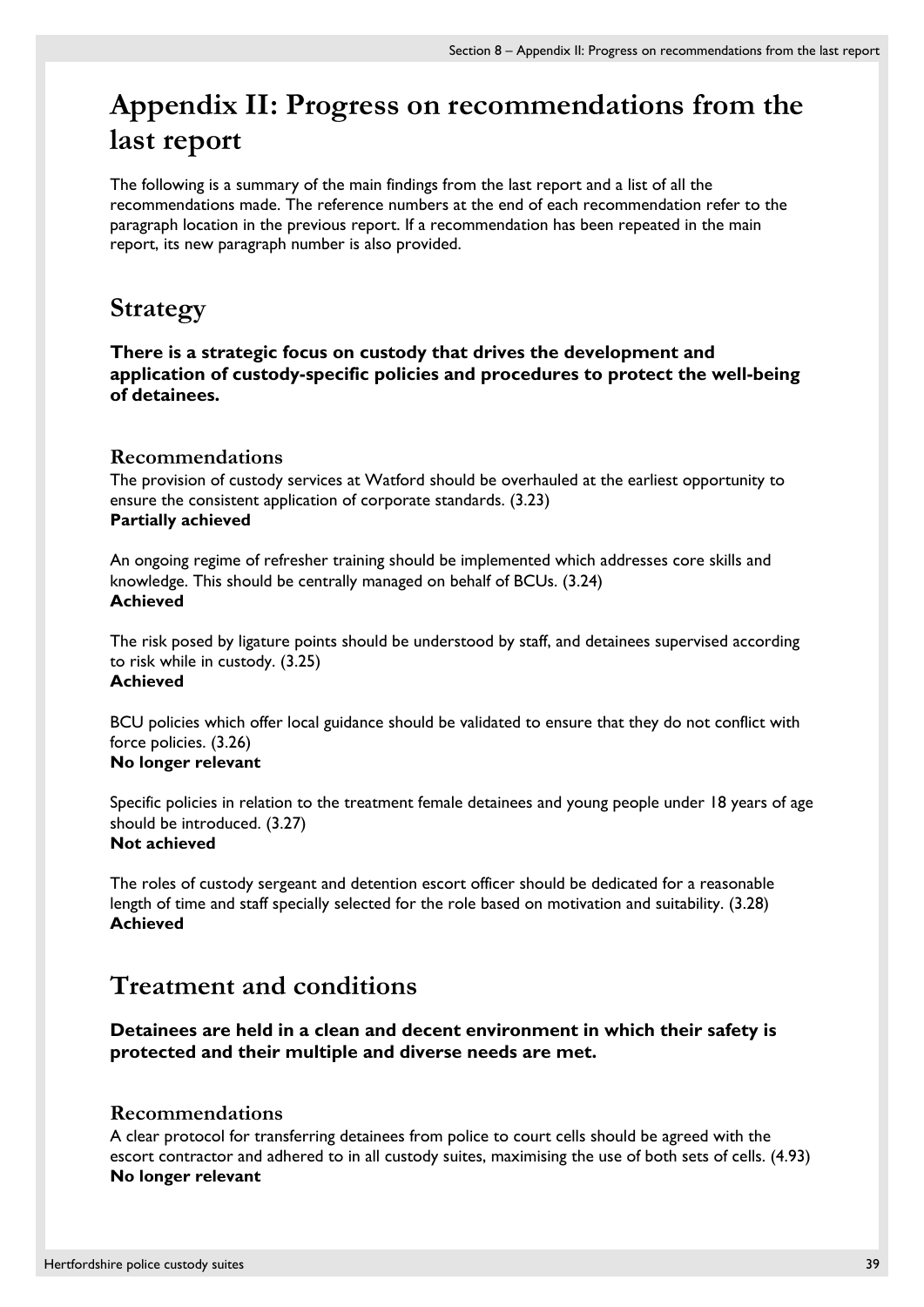All custody suites should be refurbished and deep cleaned where necessary, with regular cell fabric checks, and removal of graffiti and any ligature points. (4.94) **Partially achieved** 

Seating should be provided in all cells. (4.95) **Achieved** 

Toilets in all custody suites should be adequately screened and blocked out on closed-circuit television (CCTV) screens. (4.96)

### **Achieved**

Detainees should be offered showers and exercise at regular intervals when held for more than 24 hours. All custody suites should provide an adequate number of showers. (4.97) **Partially achieved** 

All cells should have en-suite hand washing facilities, and towels and soap should be provided when risk assessments allow. (4.98)

### **Partially achieved**

All custody suites should have exercise areas cleaned at least daily. (4.99) **Partially achieved** 

Detainees should be offered regular meals. More substantial meals, with a higher nutritional value, should be available for detainees held more than 24 hours. The policy regarding food being sent in should be clarified for all staff. (4.100) **Achieved** 

Underwear should be available when detainees require changes of clothing. (4.101) **Achieved** 

A greater range of reading materials, particularly books, should be available and offered to detainees as a matter of course. (4.102) **Not achieved** 

Female cells should never be located at a distance from the main cell area. (4.103) **No longer relevant** 

Visits should be facilitated in all custody suites, and visitors only strip searched when intelligence and risk indicate that this is necessary. (4.104) **Not achieved** 

The booking-in area in all custody suites should offer sufficient privacy. (4.105) **Achieved** 

Specified observation levels for detainees should always be adhered to, and observations should be carried out in person and not through CCTV systems. (4.106) **Achieved** 

Staff in all custody suites should routinely explain to new detainees that in-cell CCTV monitoring will take place. (4.107) **Not achieved** 

All staff should be issued with and carry anti-ligature knives. (4.108) **Achieved**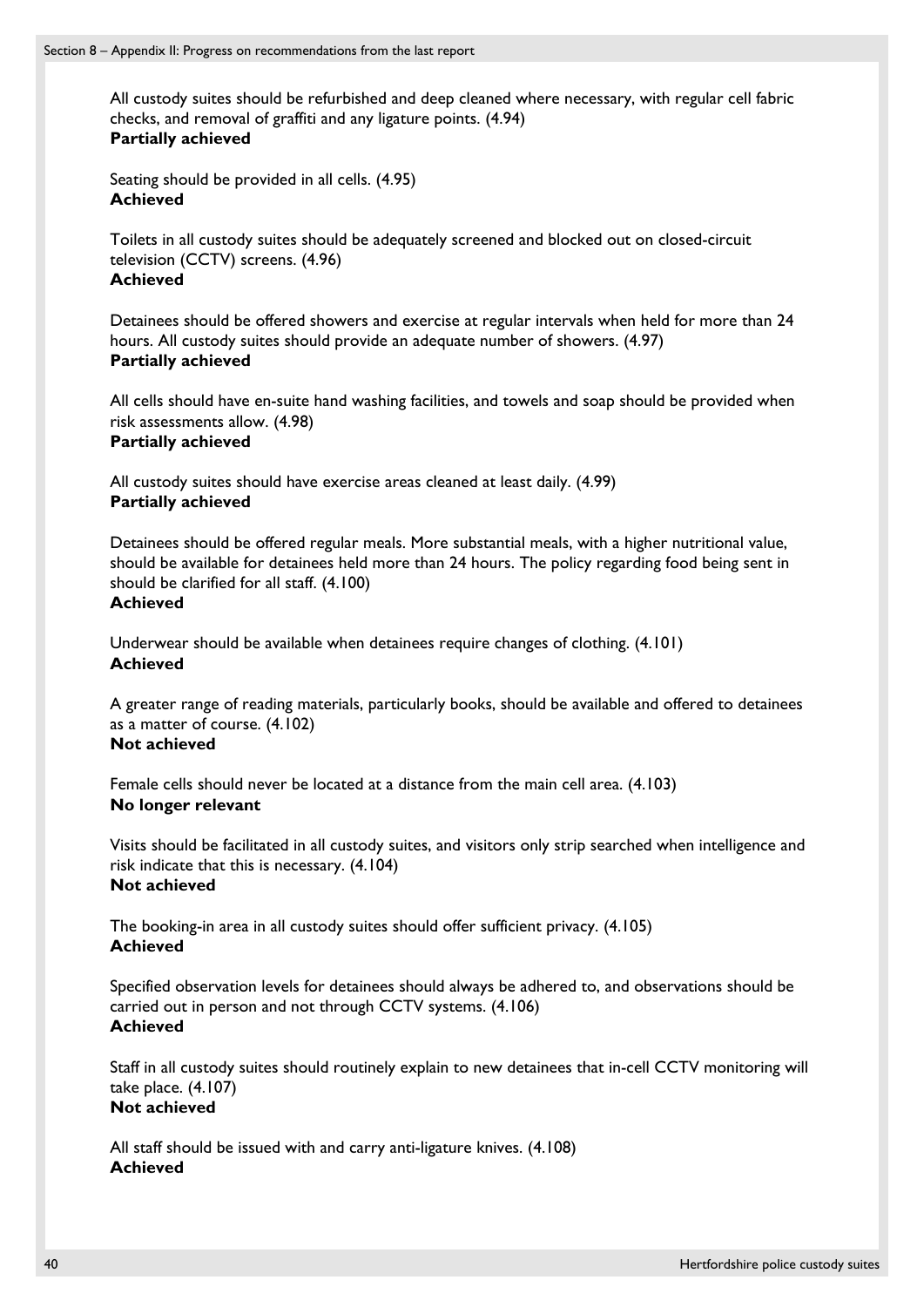Staff in all custody suites should attend refresher suicide and self-harm training, at least every three years. (4.109)

**Achieved** 

Staff in all custody suites should routinely explain to new detainees how the cell call bell system operates. (4.110)

#### **Achieved**

Staff in all custody suites should undergo fire safety training, fire evacuation arrangements should be on display and there should be regular fire drills. (4.111) **Partially achieved** 

Staff in all custody suites should not use personal mobile telephones while on duty other than in exceptional circumstances. (4.112) **Achieved** 

# **Individual rights**

**Detainees are informed of their individual rights on arrival and can freely exercise those rights while in custody.** 

#### **Recommendations**

All custody staff should have training in child welfare/ protection matters. (5.120) **Achieved** 

An effective appropriate adult scheme, including out-of-hours arrangements, should be available in all custody suites. (5.121) **Partially achieved** 

Newly arrived detainees should routinely be asked about any childcare issues resulting from their detention. (5.122) **Partially achieved** 

Newly arrived detainees should be told how to make complaints, including about a racist matter, and the complaint procedures should be displayed in all custody suites. (5.123) **Partially achieved** 

Discussions should be held with HM Court Service to ensure that cut-off points for accepting detainees are not too early and thus result in people spending too long in police custody. (5.124) **Partially achieved** 

If female detainees are not initially seen by female custodial staff, they should have access on request to a female member of staff. (5.125) **Partially achieved**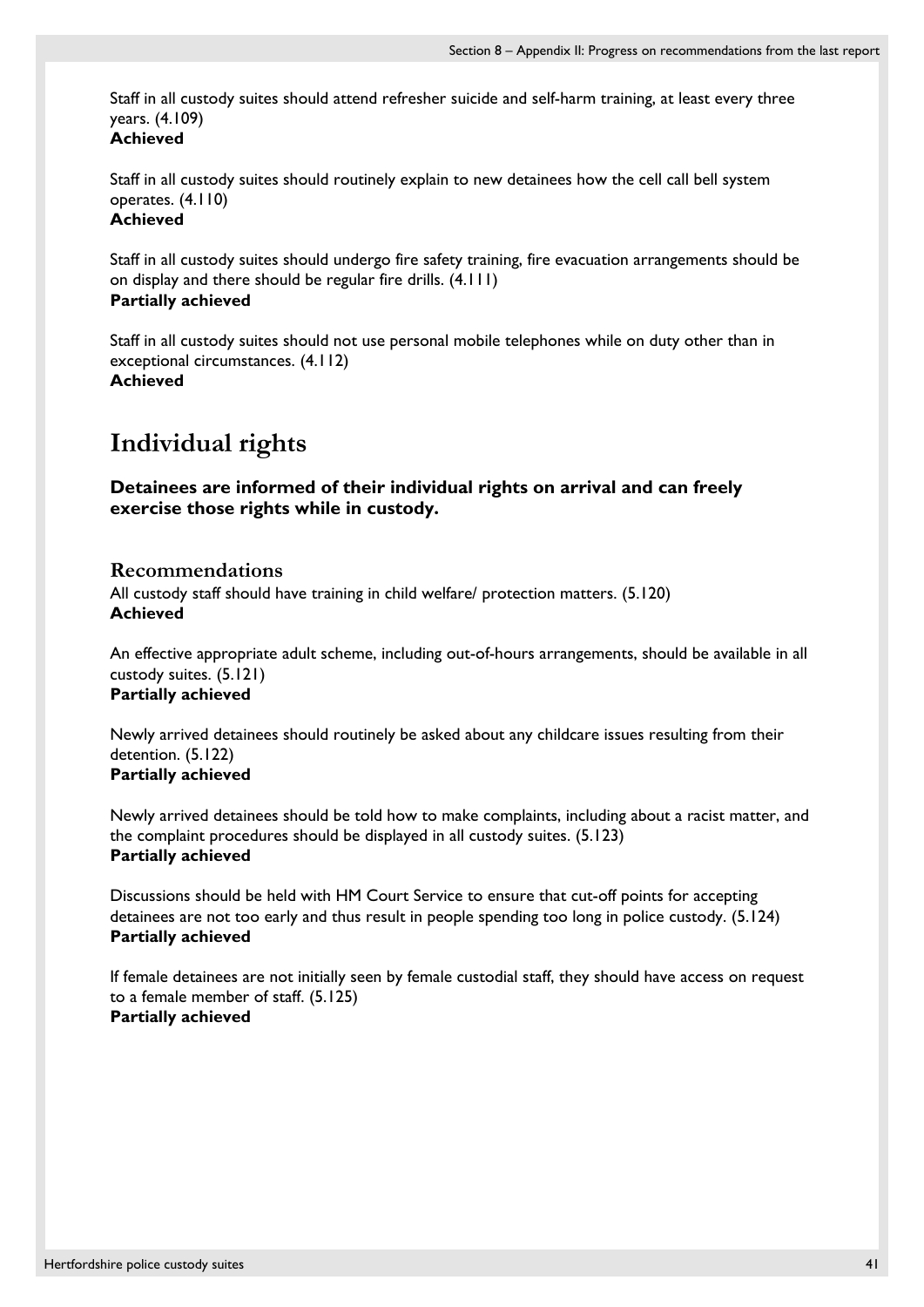# **Health care**

**Detainees have access to competent health care professionals who meet their physical health, mental health and substance use needs in a timely way.** 

### **Recommendations**

The forensic medical examiner (FME) contract with H-FERN should be reviewed, to include: assurance from H-FERN that FMEs on call for a 24-hour period maintain their professional competencies throughout that period; confirmation that clinical records are stored safely and securely at all times in its custody suites and in the possession of FMEs; a policy relating to the sharing of information between health professionals; and evidence of annual checks of professional registration, professional appraisals and maintenance of their professional development. (6.42) **Achieved** 

The management of medicines held in custody suites should be reviewed to ensure that appropriate quantities of medicines are held. Advice should be sought from a qualified pharmacist for the introduction of a proper medicine management system, to include: the safe custody of medicines; the appropriate recording of medicines administered; regular stock checks and balances; and disposal ofout-of date medicines. (6.43)

### **Achieved**

A professional health-related cleaning company should be introduced to ensure that FME rooms across the force meet infection control guidelines and maintain high levels of cleanliness in clinical areas. Custody staff and FMEs should ensure that the FME room is clean and tidy after every usage. (6.44)

### **Not achieved**

The force should urgently review how it takes, stores, tracks and submits all DNA and forensic samples taken from detainees, volunteers and victims. The review should identify gaps in policies, training, storage facilities and destruction audit trails. The review should have a senior officer responsible for the delivery of an action plan which addresses the issues. (6.45) **Achieved** 

A programme of regular mental health and substance use updates should be introduced for all staff involved in the primary management of detainees. (6.46) **Achieved** 

The services of the local health provider should be commissioned to undertake an infection control audit of its custody suites to ensure that infection control measures are in place and inspected regularly. (6.47)

### **Partially achieved**

FMEs should always sign entries made into clinical records. The name and designation of the writer should be legible. (6.48)

### **Achieved**

The constabulary should work with its mental health partners to ensure that the quality of mental health provision is consistently good across all police custody suites. (6.49) **Achieved** 

All custody reception areas should provide privacy for detainees being interviewed about their medical history. (6.50) **Achieved**